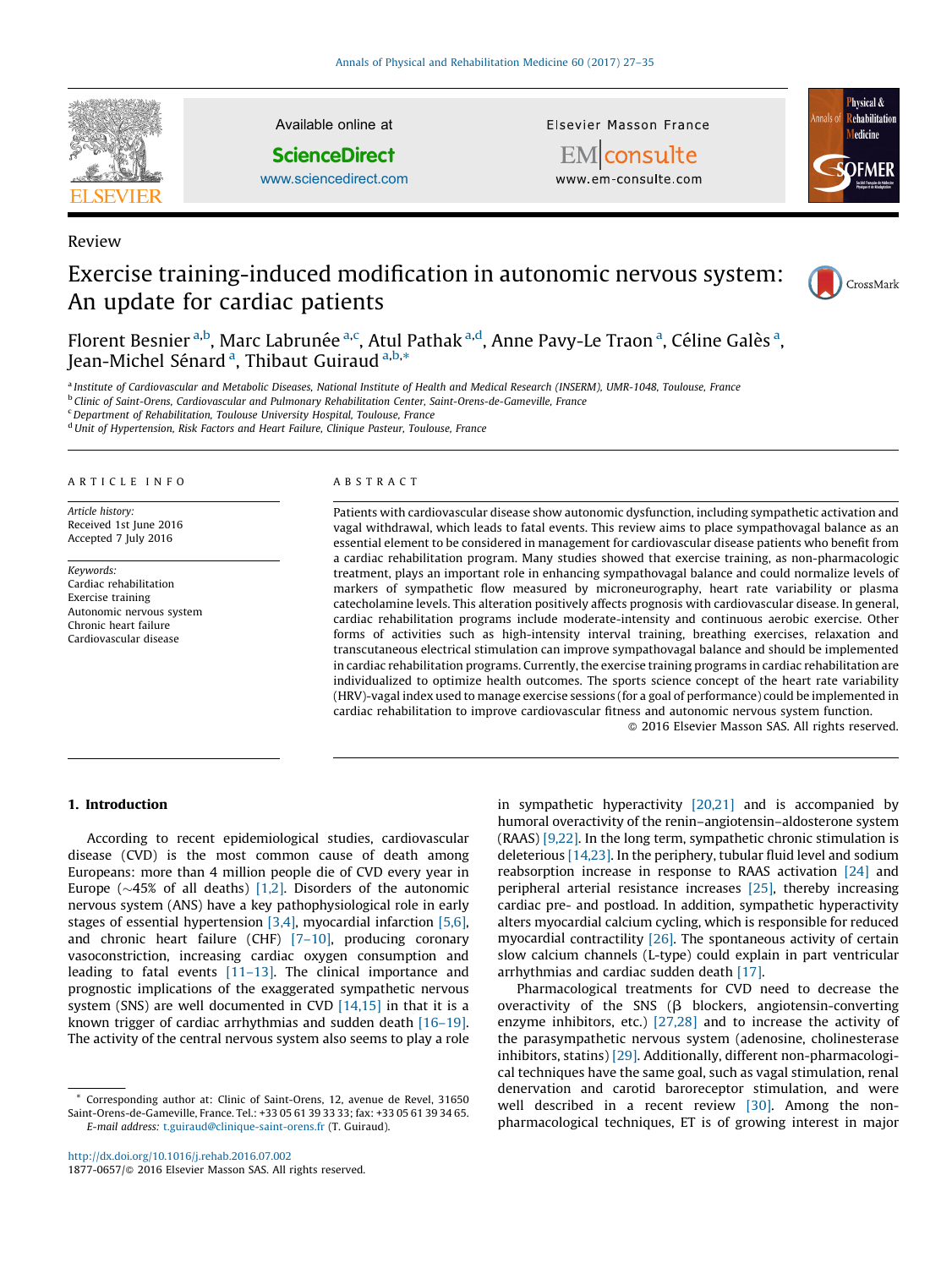CVD guidelines. With an IA level of evidence for the latest recommendations from the European Society of Cardiology and an IB level from the American Heart Association, ET has become one of the pillars of CHF treatment and coronary heart disease (CHD) [\[31–](#page-5-0) [35\]](#page-5-0). The therapeutic potential of restoring or enhancing the cardiac vegetative balance with ET is very promising [\[36–38\]](#page-6-0), but the underlying mechanisms are still unclear.

This review aims to summarize some of the beneficial effects of aerobic ET on CVD and place sympathovagal balance as an essential element to be considered in management for patients who benefit from a cardiac rehabilitation program.

## 2. Effect of ET on the autonomic nervous system

## 2.1. Muscle sympathetic nerve activity

Muscle sympathetic nerve activity (MSNA) is a neurophysiological method (microneurography) that allows for recording sympathetic nerve traffic. MSNA is markedly increased in patients with CHD [\[39,40\]](#page-6-0)  $(45 \pm 2.3 \text{ vs. } 31 \pm 1 \text{ bursts/min}; p < 0.001)$ , hypertension [\[41,42\]](#page-6-0)  $(33.3 \pm 1.7 \text{ vs. } 23.9 \pm 1.6 \text{ bursts/min};$  $p < 0.01$  respectively), and CHF [\[43\]](#page-6-0) (62  $\pm$  4 vs. 39  $\pm$  4 bursts/min;  $p < 0.01$ ) as compared with healthy subjects, but MSNA can be decreased by ET [\[44,45\]](#page-6-0). The research team from the Heart Institute of University of Sao Paulo has spent more than 10 years investigating the effects of ET on MSNA in CHF and CHD patients [\[46–51\]](#page-6-0). The team demonstrated that regular ET can normalize the basal overactivation of the sympathetic nerve (Table 1). After 4–6 months of ET (3 supervised 60-min exercise sessions/week of cycling and strengthening), baseline values of MSNA (about 45 bursts/min for CHF patients) decreased significantly to within normal values relative to healthy participants (about 30 bursts/min) [\[46–51\],](#page-6-0) with no change in untrained groups. Furthermore, ET had no gender- or agespecific effect on MSNA.

# 2.2. Heart rate variability (HRV)

HRV is a non-invasive reproducible measure of ANS function corresponding to the balance between sympathetic and parasympathetic effects on the sinoatrial node rate [\[52–54\]](#page-6-0). HRV indexes are highly decreased in CVD patients and predict poorer outcomes, such as reduced left-ventricular function and sudden cardiac death [\[38,55–58\]](#page-6-0). The risk of all-cause and progressive heart failure death was increased with a standard deviation of normal to normal R-R intervals (SDNN) of  $<$  67 ms (relative risk [RR] 2.5; 95% CI 1.5– 4.2) [\[56\].](#page-6-0) In a retrospective analysis of 1284 CHD patients, SDNN values <70 ms significantly and independently predicted cardiac mortality (RR 3.2; 95% CI 1.6–6.3) [\[59\].](#page-6-0) According to Bilchick et al. [\[58\]](#page-6-0), each increase of 10 ms in SDNN conferred a 20% decrease in risk of mortality ( $p = 0.0001$ ) with an increase in vagal tone and a decrease in sympathetic activity [\[38,60–65\].](#page-6-0) In a recent randomized controlled, single-blinded trial, Murad et al. [\[64\]](#page-6-0) included 66 CHF patients (mean age 69 years, New York Heart Association [NYHA] class II–III) with preserved or reduced ejection fraction.

# Table 1

Effect of exercise training on muscle sympathetic nerve activity (MSNA) in patients with chronic heart failure (CHF) and post-acute coronary syndrome (post-ACS) from the literature.

| References                              | No. of<br>patients | Patient characteristics                                                                                                                  | Training protocol                                                                                                                                                       | MSNA basal values                                                                   | MSNA post-training values                                                                                                                                                                          |
|-----------------------------------------|--------------------|------------------------------------------------------------------------------------------------------------------------------------------|-------------------------------------------------------------------------------------------------------------------------------------------------------------------------|-------------------------------------------------------------------------------------|----------------------------------------------------------------------------------------------------------------------------------------------------------------------------------------------------|
| CHF patients<br>Antunes-Correa,<br>2012 | 52                 | $45-59$ years<br>Trained ( $n = 16$ ) vs. untrained<br>$(n=17)$<br>$60-75$ years<br>Trained $(n=11)$ vs. untrained<br>$(n=8)$            | 4 months $3 \times 60$ min/week<br>Stretching<br>Cycling<br>Strengthening<br>Intensity: anaerobic<br>threshold up to 10% below<br>the respiratory compensation<br>point | 43-50 bursts/min<br>according to the<br>group with no<br>difference between<br>them | In trained groups: 27-29<br>bursts/min ( $p < 0.001$ )<br>Unchanged in untrained<br>groups<br>No age effect $(p=0.69)$                                                                             |
| Antunes-Correa.<br>2010                 | 40                 | $57-60$ years<br>Men exercise-trained $(n=12)$<br>Men untrained $(n=10)$<br>Women exercise-trained<br>$(n=9)$<br>Women untrained $(n=9)$ |                                                                                                                                                                         | 43-50 bursts/min<br>according to the<br>group with no<br>difference between<br>them | In trained groups: 30 bursts/<br>min ( $p < 0.001$ )<br>Unchanged in untrained<br>groups<br>No gender effect                                                                                       |
| Roveda, 2003                            | 16                 | $35-60$ years<br>Exercise-trained $(n=7)$<br>Sedentary control $(n=9)$                                                                   |                                                                                                                                                                         | 40-50 bursts/min                                                                    | In reply to: trained groups $\sim$ 30<br>bursts/min ( $p < 0.001$ )<br>Unchanged in untrained<br>groups<br>HF trained group did not differ<br>from trained healthy control<br>group after training |
| Fraga, 2007                             | 27                 | Exercise training $(n=15)$<br>Untrained control $(n=12)$                                                                                 |                                                                                                                                                                         | 45 bursts/min                                                                       | In trained group: 35 bursts/<br>min $(p = 0.001)$<br>Unchanged in untrained<br>groups                                                                                                              |
| Mello Franco.<br>2006                   | 29                 | Untrained control $(n=12)$<br>Exercise trained $(n=17)$                                                                                  |                                                                                                                                                                         | 43-45 bursts/min                                                                    | In trained group: 35 bursts/<br>min $(p = 0.007)$<br>Unchanged in untrained<br>groups                                                                                                              |
| Post-ACS patients<br>Martinez, 2011     | 28                 | Exercise trained $(n=14)$<br>Untrained control $(n=14)$                                                                                  | 6 months/3 $\times$ 60 min/week<br>Stretching/cycling/<br>strengthening/anaerobic<br>threshold                                                                          | 42-45 bursts/min                                                                    | In trained group: $\sim$ 20 bursts/<br>min ( $p < 0.001$ )<br>(similar to healthy control<br>group)<br>Unchanged in untrained<br>groups                                                            |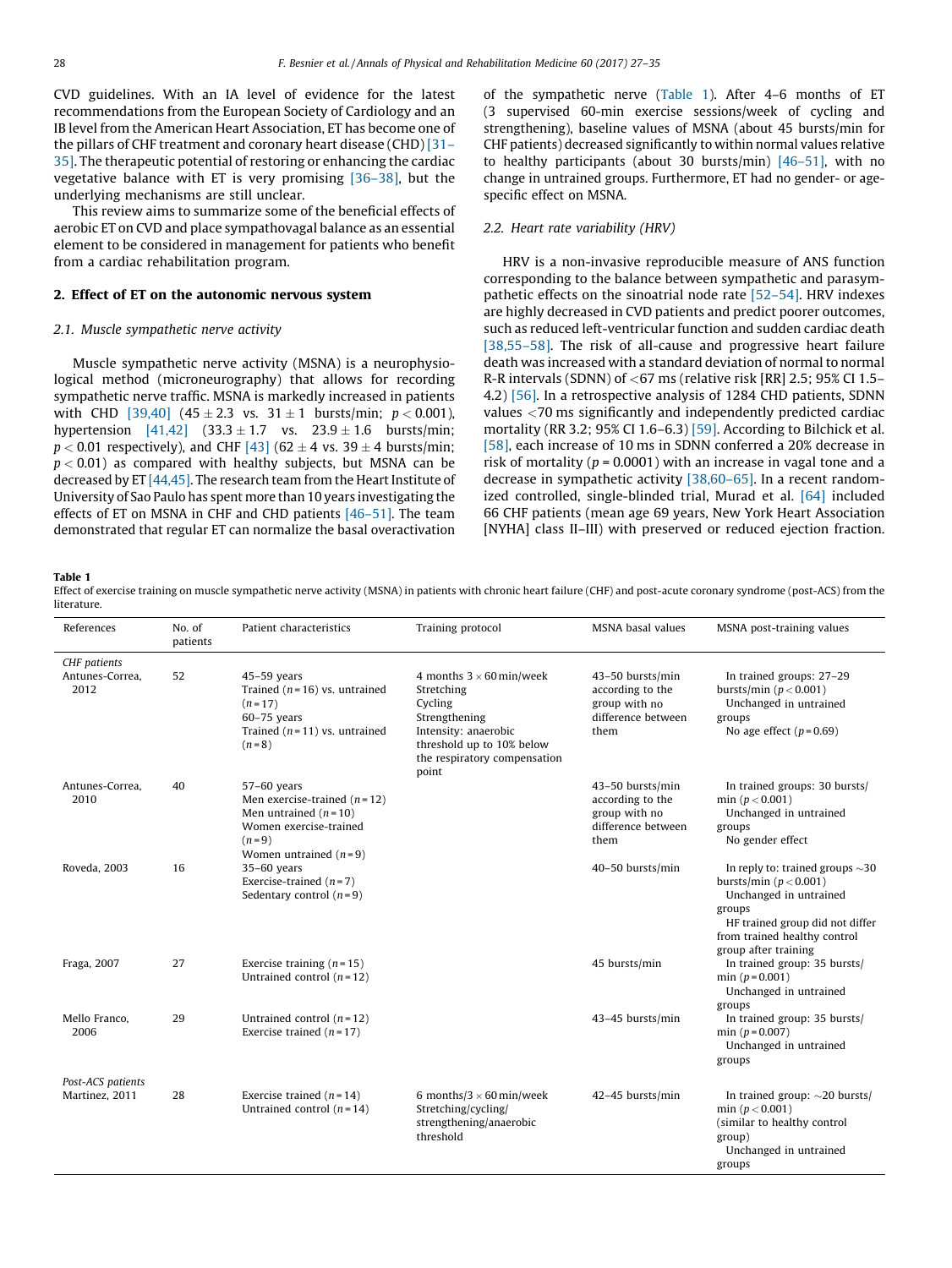After 16 weeks of follow-up, the supervised ET group showed significantly greater increase in both SDNN and root mean square successive difference (a time domain measure of heart period variability) as compared to controls  $(+15.46 \text{ vs. } +2.37 \text{ ms}, p = 0.016,$ and  $+17.53$  vs.  $+1.69$  ms,  $p = 0.003$ , respectively). This finding may indicate a favorable effect of ET on prognosis for CHF patients. Larsen et al. [\[63\]](#page-6-0) evaluated the correlation between HRV index and survival. For this, 12 CHF patients (mean age 67 years; NYHA class III) underwent a 12-week rehabilitation program. After 87 months of follow-up, survivors and non-survivors showed borderline significant differences in temporal variables of HRV after training  $(+10.4 \pm 8.45 \text{ vs. } -2.7 \pm 10.2 \text{ ms}, p = 0.053)$ . Only survivors showed a significant increase in SDANN-i after ET  $(107.9 \pm 40.6 \text{ vs.})$  $118.3 \pm 48.1$  ms,  $p = 0.029$ ). In CHD patients, the results were heterogeneous and the resting HRV index often remained unchanged after the cardiac rehabilitation program. For example, Duru et al. [\[66\]](#page-6-0) found unchanged basal HRV indexes after 8 weeks of aerobic exercise (at 70% of HR reserve) in 25 patients with post-acute coronary syndrome (post-ACS). La Rovere et al. [\[67\]](#page-6-0) studied HRV indexes in 22 trained and untrained CHD patients by the head-up tilt test. Frequency domain HRV indexes at rest were not changed after a 4-week training program. Nevertheless, during the head-up tilt test, trained patients showed significantly greater increases in lowfrequency power (LFnu) (84  $\pm$  3% vs. 69  $\pm$  5%) and decreases in high-frequency power (HFnu) ( $7 \pm 1\%$  vs.  $19 \pm 4\%$ ) than controls. With orthostatic stress (such as a tilt test), the baroreceptors are stimulated to drive an increase in sympathetic vasoconstrictor outflow and a reduction in vagal tone. Therefore, in post-ACS trained patients, the reflex activity of the autonomic pathways may have been improved. Of note, the HRV index could be improved early in post-ACS patients with ET. In a very short ET program, 5 days, in phase I cardiac rehabilitation, Santos-Hiss et al. [\[68\]](#page-6-0) highlighted that trained patients in the resting position showed increased HFnu after training  $(35.9% \pm 19.5%$  to  $65.19% \pm 25.4%$ ,  $p = 0.002$ ) and decreased LFnu  $(58.9% \pm 21.4%$  to  $32.5% \pm 24.1%$ ,  $p = 0.024$  and LF/HF ratio  $(3.12 \pm 4.0 \text{ to } 1.0 \pm 1.5, p = 0.004)$ , with no changes in controls.

## 2.3. Arterial baroreflex function

Arterial baroreceptors (located in the aortic arch and carotid sinuses) are the starting point of nervous afferences playing a constant inhibitory role in decreasing SNS activity [\[69–71\].](#page-6-0) Defective arterial baroreflex is well known to contribute to sympathetic overactivity [\[9,72–75\]](#page-5-0). The studies of La Rovere et al. underlined that arterial baroreflex is a powerful predictor of cardiovascular death, with <3.0 ms/mmHg associated with increased risk of cardiac mortality, by 2.8-fold (95% CI 1.24– 6.16) [\[74,76\].](#page-6-0) Several mechanisms could explain this impairment: reduced sensitivity of the baroreceptor afferent fibers [\[77–79\]](#page-6-0) mediated in part by reduced expression and activation of the voltage-gated sodium channels [\[80\]](#page-6-0) and in part by elevated plasma aldosterone content, which reduces afferent discharge sensitivity [\[81\]](#page-6-0), and deterioration of the central autonomic pathways that mediate the baroreflex [\[82,83\].](#page-6-0) Baroreflex function is improved with ET in animal studies [\[84–86\].](#page-6-0) In CHF patients, ET seems to improve arterial baroreflex function [\[65,87\]](#page-6-0) or prevent its deterioration [\[88\].](#page-7-0) In 12 patients with CHF (mean age 58 years, left-ventricular ejection fraction 36%, NYHA class II-III), Pietila et al. studied the effects on baroreflex sensitivity (among other things) of a 6-month ET protocol comprising light-intensity circuit muscle training and aerobic cycling once a day for 6 days/week. At the end of the program, baroreflex sensitivity increased by 74%, from  $5.83 \pm 0.82$  to  $10.15 \pm 1.66$  ms/mmHg ( $p < 0.05$ ). The most recent study investigating the effect of ET on the arterial baroreflex control of MSNA ( $ABR_{MSNA}$ ) in CHF was conducted by the Heart Institute of the University of Sao Paulo [\[89\].](#page-7-0) The authors studied the impact of 4 months of exercise on the magnitude and latency of the arterial baroreflex response. For this, 26 CHF patients (NYHA class II-III, left-ventricular ejection fraction  $\leq 40\%$ ) were randomized to undergo no training or an ET program. The ET protocol was in line with the group's other studies (4 months, 60 min/day, 3 times/ week). The gain and time delay of  $ABR_{MSNA}$  were unchanged with training, and with no training, the baseline values worsened at 4-month follow-up (gain and time delay values of  $ABR_{MSNA}$  before and after the 4-month follow with no training were  $3.5 \pm 0.7$  vs.  $1.8 \pm 0.2$ , a.u./mmHg,  $p = 0.04$ , and  $4.6 \pm 0.8$  vs.  $7.9 \pm 1.0$  s,  $p = 0.05$ , respectively). The authors concluded that the reduced sympathetic nerve activity was mediated by an increase in arterial baroreflex sensitivity but also may be modulated by chemoreflex control and/or ergoreflex control.

In the same way, baroreflex gain was decreased after myocardial infarction. In 2011, Martinez et al. [\[51\]](#page-6-0) showed that at 3 months after ACS (2 months of ET), baroreflex control increased from 6.0 to 15.6 ms/mmHg with ET. This benefit was even greater at 7 months after ACS (6 months of ET), when baroreflex control in this group was 18.5 ms/mmHg and similar to that in healthy controls (16.4 ms/mmHg). Untrained post-ACS patients did not show any improvement in the baroreflex sensitivity variable during 7 months of follow-up, despite the same clinical management. In this context, ET based on 3 times/ week for 6 months restored baroreflex sensitivity in patients with myocardial infarction, for a long-term protective effect of ET in these patients.

# 2.4. Resting HR and HR recovery

Epidemiological studies have confirmed that an elevated resting HR reflects greater neurohormonal activation and is an independent predictor of cardiovascular and overall mortality in the general population and in patients with CVD [\[90–96\]](#page-7-0). In addition, a high resting HR affects ischemic episodes that may trigger arrhythmias [\[93,97\]](#page-7-0). Lowering the HR to about 60 beats/ min [\[98\]](#page-7-0) with pharmacological treatments reduced overall and cardiovascular-related mortality [\[93,97,99,100\].](#page-7-0) ET in patients with CVD appears to be efficient in lowering resting HR and increasing chronotropic reserve [\[101–103\]](#page-7-0). For example, after a 2 month residential rehabilitation program, resting HR decreased by 11 beats/min in a CHF exercise group [\[104\].](#page-7-0) HR recovery after a maximal exercise stress test is considered a vagal tone indicator. The increase in HR is first due to withdrawal of parasympathetic activity with lower intensity, then, with moderate and high intensity, is due to a sympathetic activation [\[53\]](#page-6-0). Just after peak exercise, HR drops during the first seconds and minutes because of parasympathetic reactivation with the decrease, then sympathetic inactivation [\[53\]](#page-6-0). HR recovery is considered an indicator of vagal tone [\[105\]](#page-7-0) and a strong prognostic factor of cardiovascular events and death in healthy people and CHF patients [\[91,101,104,106,](#page-7-0) [107\]](#page-7-0) as well as patients with coronary artery disease [\[106,108,109\].](#page-7-0) In CHF, HR recovery is altered, with parasympathetic and baroreflex dysfunction [\[110,111\]](#page-7-0). Nonetheless, ET studies reported improvements in HR recovery [\[104,112\]](#page-7-0) in patients with CHF and CHD [\[113,114\].](#page-7-0) In 2007, Myers et al. [\[104\]](#page-7-0) showed that HR recovery was significantly faster in the exercise group from minutes 2 to 6 after a 8-week training program as compared to the sedentary control group (ANOVA main effect in trained subjects 12.6 beats/min,  $p < 0.001$ ; main effect among controls 2.6 beats/min,  $p = 0.27$ ; between-group interaction  $p = 0.005$ ). Resting HR and HR recovery were enhanced with an ET, presumably because of impaired vagal tone [\[115\]](#page-7-0). In consequence, with a lower resting HR and a better HR recovery after exercise, HR reserve is increased, for better sympathovagal balance and improved survival for patients with CVD.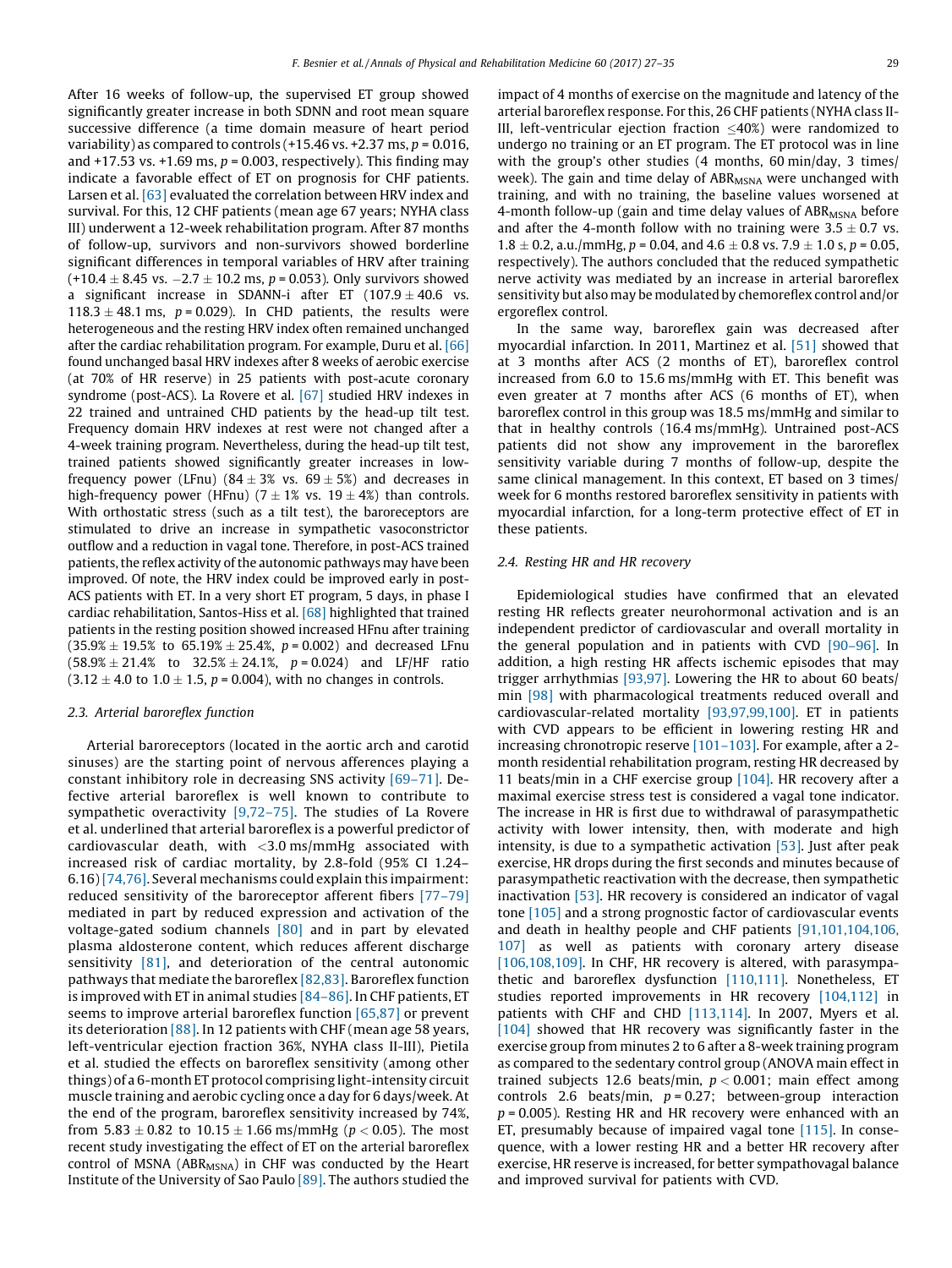# 3. Physiological mechanisms underlying the effects of ET on ANS

The physiological mechanisms contributing to improved sympathovagal balance are multiple and have not yet been fully defined. Many studies have investigated changes in plasma catecholamine levels after ET programs in CHF and have shown encouraging results, with a decrease in levels at rest and during submaximal exercise [\[103,116\].](#page-7-0) Recently, Rengo et al. [\[103\]](#page-7-0) investigated the impact of a 3-month ET program on changes in plasma level of norepinephrine, serum level of N-terminal probrain natriuretic peptide and mortality over a mean follow-up of 27 months. The authors enrolled 221 CHF patients (mean age 72 years, mean left ventricular ejection fraction 32%). The 3-month training protocol (30 min of cycling 3 times/week at 60–70% peak VO2) decreased plasma norepinephrine level (642–578 pg/mL,  $p < 0.0001$ ), N-terminal proBNP level  $(2111-1532 \text{ pg/mL})$  $p < 0.0001$ ), and HR (83.6–69.2 bpm,  $p < 0.0001$ ). Change in resting plasma norepinephrine level was the most powerful predictor of cardiac mortality at 27-month follow-up (hazard ratio 38.7,  $p < 0.0001$ ). Furthermore, when the authors stratified patients by median values of  $\Delta$ norepinephrine level (% changes), mortality rate was higher for patients with  $\Delta$ norepinephrine level below than above the median (87% vs. 4%). Furthermore, ET induced neuromodulation in both the peripheral and central levels. Patel et al. investigated how ET could normalize the central sympathetic outflow in rats with heart failure. Their results suggested a positive central modulation in the inhibitory and excitatory pathways (for details, see review [\[117,118\]](#page-7-0)) via increased nitric oxide level in the paraventricular nucleus and reduced central angiotensin II level that contributed to sympathoinhibition and sympatho-excitatory paths, respectively, in brain areas [\[119\]](#page-7-0). Aerobic ET in CHF and in hypertensive rats could be efficient as renin–angiotensin system blocker therapy to reduce the brain renin–angiotensin system activity and to decrease arterial pressure as well as sympathetic overactivity [\[120,121\]](#page-7-0).

# 4. Alternative interventions to traditional ET

Most studies investigating the effects of ET on ANS activity in CVD are based on continuous moderate aerobic exercise. Little is known about the effects of high-intensity interval training combined or not with other activities such as relaxation and breathing exercises or electrical stimulation. In this section, we discuss the importance of these different types of activities and their positive effect on the sympathovagal balance.

# 4.1. High-intensity interval training (HIIT)

The latest recommendations suggest interval training (IT) for heart failure patients [\[122–124\]](#page-7-0) and CHD [\[125\]](#page-7-0). HIIT is defined as repeated short-intensity bouts (e.g., 30–60 s at 90–100% peak exercise capacity) interspersed with a recovery period (30–120 s at 50% peak exercise capacity or passive recovery). HIIT may be more effective than moderate intensity and continuous exercise (MICE) for improving exercise capacity, quality of life, maximal oxygen consumption ( $VO<sub>2max</sub>$ ) and cardiac remodeling in CHD and CHF patients [\[126–128\].](#page-7-0) In a recent review [\[129\]](#page-7-0) of HIIT in cardiac rehabilitation programs (phase II and III), Gayda et al. discussed the interest of developing progressive models of ET based on HIIT combined with other forms of exercise sessions such as MICE, resistance training or inspiratory muscle training.

In healthy subjects, ANS responses differ by exercise modality (duration, frequency, intensity, recovery, volume). Therefore, our team studied an optimized and safe HIIT model [\[130–132\].](#page-7-0) In 2013 [\[133\]](#page-7-0), we studied the effect of one session of HIIT on ANS activity while ensuring security and patient comfort  $[130]$ . Our hypothesis was that HIIT would enhance vagal tone and thus reduce the likelihood of arrhythmic events in CHF. Eighteen CHF patients underwent a baseline assessment (control condition) and were randomized to a single session of HIIT (repeated 30 s of exercise at 100% peak power alternating with phases of 30 s of passive recovery) and to isocaloric MICE. As compared to control and MICE conditions, a single session of HIIT significantly increased parasympathetic tone. The normalized HF power measured by 24-h electrocardiography for the 3 conditions was 31.56%, 24.61% and 35.95%, respectively ( $p < 0.01$ ). After HIIT, the number of premature ventricular contractions decreased significantly (531 vs. 1007 and 1671 for control and MICE, respectively,  $p < 0.01$ ). We found a correlation between changes in premature ventricular contraction and LF/HF ratio ( $r = 0.66$ ,  $p < 0.01$ ) in patients exposed to HIIT. Passive recovery with each 30 s may have led to ''a vagal training stimulation'' and the beneficial effects on HRV and PVC are probably related to this specific mode of HIIT, which suggests sympathovagal balance resetting in the postexercise period. The clinical importance of premature ventricular contractions (and HRV) in CHF is a powerful predictor of cardiovascular mortality [\[134\]](#page-7-0). Furthermore, according to patients, HIIT was the most preferred protocol, associated with lower perceived exertion as compared with MICE, and no adverse event was reported by health care providers or patients. Other studies reported improvements in HRV after HIIT in cardiac patients [\[135\]](#page-7-0) and in patients with type 2 diabetes mellitus [\[136\]](#page-7-0). However, the study of Currie et al. [\[137\]](#page-7-0) reported no improvement in HRV index and HR recovery in CHD patients after a 12-week ET of HIIT or MICE despite an increase in  $VO_{2peak}$  in the 2 groups (+20%  $p < 0.001$ , with no difference between them). The authors suggested that the length of recovery between ACS and the beginning of training (5–6 months), the optimal medical management, and the normative baseline values contributed to this lack of significant change in autonomic nervous activity.

These results highlight the positive benefit–risk ratio associated with HIIT and suggest that this type of intervention could reduce the cardiovascular risk. Nevertheless, the long-term effects of HIIT remain to be studied.

#### 4.2. Breathing exercises or relaxation

Respiratory sinus arrhythmia–biofeedback or heart rate variability–biofeedback involves the lowering of the breathing rate to the frequency at which the amplitude of HRV is maximized. This breathing exercise stimulates the baroreceptor [\[138,139\],](#page-7-0) thereby modulating the sinus rhythm to enhance sympathovagal balance and cardiovascular risk factors [\[140\],](#page-7-0) including in CVD [\[139,141,](#page-7-0) 142]. In the Bernardi et al. study  $[142]$ , 81 patients with CHF and 21 healthy controls underwent electrocardiography, respiration, and blood pressure measurement during 5 min of spontaneous breathing, 4 min of controlled breathing at 15 breaths/min (corresponding to spontaneous breathing) and 4 min of controlled breathing at 6 breaths/min. The slow breathing rate in the CHF group increased the mean RR interval to 20 ms, decreased both systolic and diastolic blood pressure (systolic, from 117 to 110 mmHg,  $p < 0.009$ ; diastolic, from 62 to 59 mmHg,  $p < 0.02$ ) and significantly increased the baroreflex sensitivity (from 5.0 to 6.1 ms/mmHg,  $p < 0.0025$ ). The recent first systematic review of the effect of relaxation and meditation on symptom management strategies in CHF [\[143\]](#page-8-0) found symptom-related quality of life improved with this approach, as well as pain, dyspnea, fatigue, and sleep disturbance.

Breathing techniques, relaxation exercises or some types of meditation have a favorable impact on parasympathetic and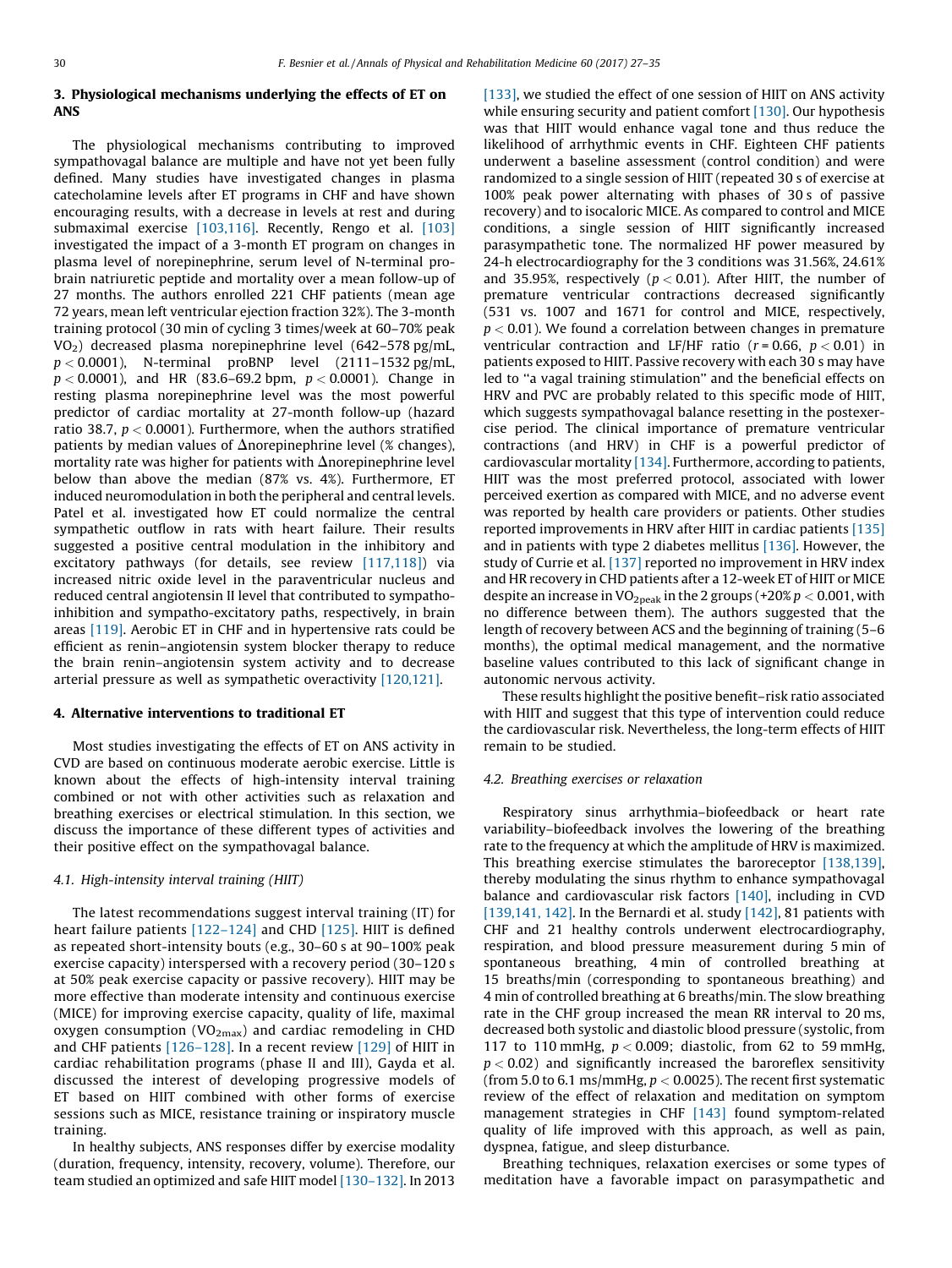<span id="page-4-0"></span>sympathetic activity (for review [\[144\]](#page-8-0)), with increased HF power and decreased LF/HF ratio. In the Curiati et al. study [\[145\],](#page-8-0) 19 older patients with optimally treated CHF were randomized into 2 groups: a meditation group (who listened to a 30-min audiotape twice a day for 12 weeks and attended a weekly meeting) or a control group (who just attended a weekly meeting). Norepinephrine level was reduced in the meditation group alone (from 677.7 to 387.1 pg/mL,  $p = 0.008$ ), which suggests reduced SNS activity, and were unchanged in the control group.

## 4.3. Transcutaneous electrical nerve stimulation (TENS)

TENS is classically used to stimulate large myelinated afferent fibers, used in pain treatment, whereas neuromuscular electrical stimulation (NMES) stimulates efferent fibers, causing muscular contraction. For the first time, our group provided evidence that TENS could directly reduce sympathetic activity (measured by MSNA) in patients with CHF in a randomized, sham-controlled, double-blind study (EMSICA Study [\[146\]\)](#page-8-0). We recruited 22 CHF patients (NYHA class III): 11 underwent TENS, and 11 NMES. Each of the protocols was cross-over, randomized and shamcontrolled. MSNA was recorded immediately after electrical stimulation cessation on the opposite stimulated limb. Compared to sham stimulation, both TENS and NMES reduced MSNA (69.7 vs. 63.5 bursts/min,  $p < 0.01$  after TENS and 56.7 vs. 51.6 bursts/min,  $p < 0.01$  after NMES). These findings highlight the clinical importance of this non-pharmacological therapy based on ET for long-term treatment of patients with myocardial infarction. Reduced MSNA by TENS could be attributable to enhanced spontaneous baroreflex sensitivity; As well, the ergoreflex induced by TENS could stimulate the nucleus tractus solitarius and the release of substance P, which could interact with baroreflex sensitivity and decreased sympathetic outflow [\[147\].](#page-8-0)

## 5. Perspectives

Several reports support evidence for an association between parasympathetic factors and training level [\[148,149\].](#page-8-0) These data are available for trained people or athletes but not patients with CVD. In the field of high sport performance, ET programs are individualized to optimize physiological adaptations (e.g.,  $VO<sub>2max</sub>$ , metabolic or cardiac recovery) and consider physiological variables related to the athletes. With this in mind, some authors have proposed that outcomes of cardiac ANS activity would be an efficient tool for individualized training prescription and induced long-term physiological benefit [\[149–151\].](#page-8-0) In view of this suggestion, an interesting review by Stanley et al. [\[149\]](#page-8-0) recommended that training (not only for highly trained but also inactive people) could be structured with weekly micro-cycles to improve cardiovascular fitness or cardiac recovery or induce an overload of training to progress fitness. For example, to maximize recovery, the period of rest and low-intensity training sessions are increased and the frequency of high-intensity training sessions is reduced, each separated by at least 48 h of recovery to allow for beneficial compensation of the cardiovascular and autonomic systems. While improving cardiovascular fitness, the weekly micro-cycle is structured with consecutive high and moderate intensity training followed by a rest day to induce improvement. In our clinical experience, all patients perform the same daily ET session to a target HR corresponding to 70% of HR reserve  $\pm$ 5 beats/ min. Sometimes, high-intensity interval training is used (but this mode is not systematized and depends on physiotherapist practice). Adapting the recommendations of Stanley et al. (2013) would be of interest to investigate the effect of an individualized ET program based on HRV outcome as previously described.

In CHF, one study [\[152\]](#page-8-0) found lower pre-training HRV index associated with less improvement in physical capacity after a cardiac rehabilitation program. In this observational, non-randomized study, 57 CHF patients (left ventricular ejection fraction <35%)



Fig. 1. A decision tree for prescribing exercise according to heart rate variability (HRV) indexes in cardiac patients. During the first week of cardiac rehabilitation, the exercise training (ET) sessions are set at low intensity and increase gradually to moderate intensity. From the second week, the exercise intensity is prescribed according to HRV indexes (high-frequency [HF] power and ratio of low-frequency [LF] to HF). The first reflects effects on vagal tone and the second, sympathovagal balance. When HRV indexes increase or remain stable (HRV+), the training intensity increases; when HRV indexes decrease (HRV-), the training intensity decreases. The rate of perceived exertion (Borg scale [\[154\]](#page-8-0)) must also be considered. LI: low intensity; MI: moderate intensity; HIIT: high intensity interval training. HRV+ is defined as an increase in HF power and a decrease in LF/HF ratio; HRV- is defined as a decrease in HF power and an increase in LF/HF ratio.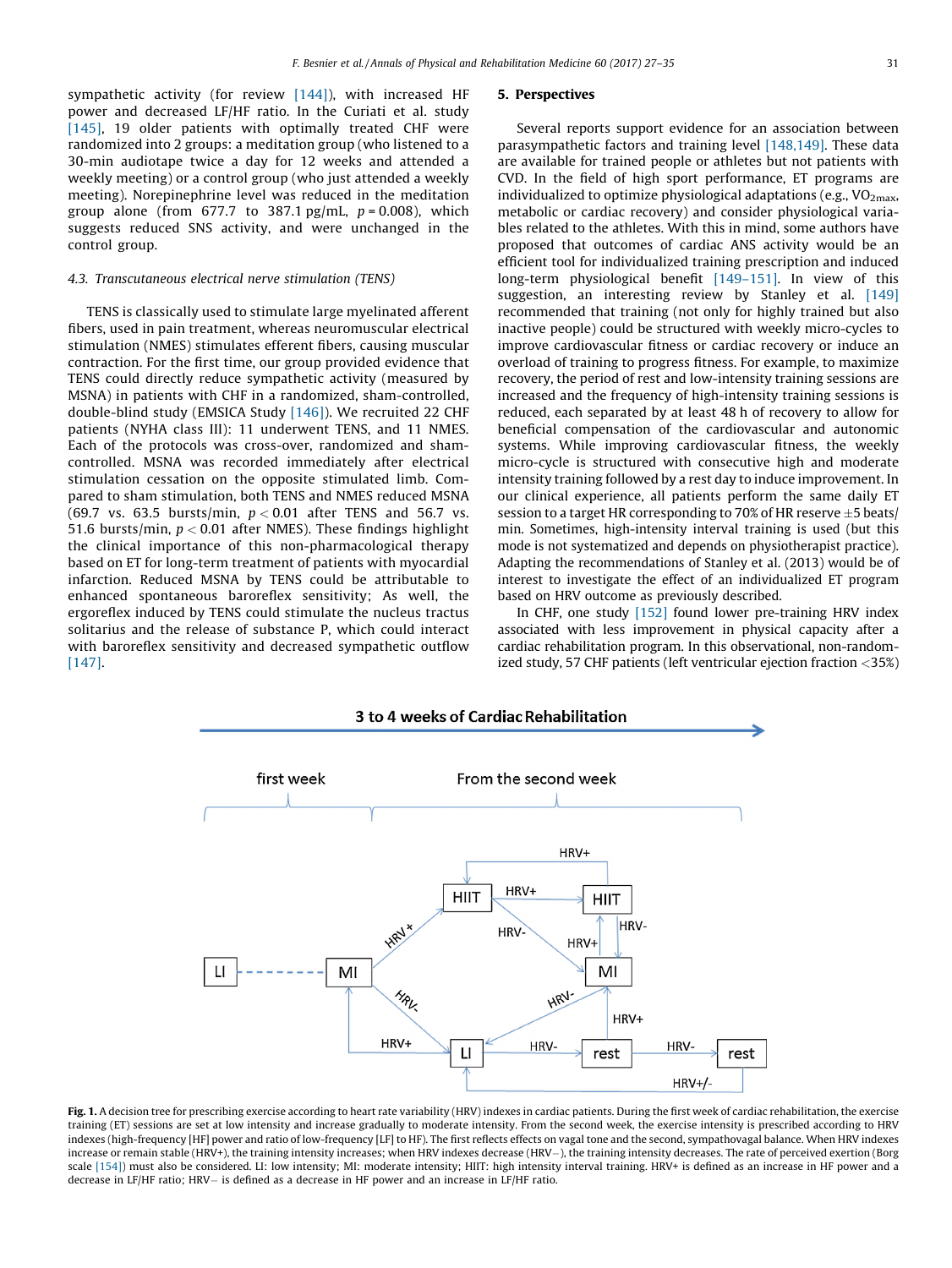<span id="page-5-0"></span>performed a 6-min walk test and a maximal cardiopulmonary exercise test before and after 2 weeks of training; HRV was evaluated by 24-h-electrocardiography–Holter recordings. According to pre-training SDNN values, patients in the first quartile (55 ms) showed a significantly lower VO<sub>2</sub> peak (11.4 ml/min/kg) that those with higher SDNN values ( $>16$  ml/min/kg) ( $p = 0.015$ ). The authors concluded that the pre-training HRV index could help identify patients who need specific individualized training to improve cardiovascular capacity. In other words, the HRV index could be helpful to distinguish ''responders'' and ''non-responders'' to an ET program, with more attention to the first type. With the concept of a weekly micro-cycle described by Stanley et al., patients could benefit from a session of HIIT or low intensity, or rest, depending on their HRV values.

In healthy males, Kiviniemi et al. [\[153\]](#page-8-0) investigated a 4-week endurance ET program based on daily HRV index. Participants were randomized to a predefined training group ( $n = 8$ ), an HRV guided training group (HRV,  $n = 9$ ) or a control group ( $n = 9$ ). With a maximum of 2 consecutive high-intensity sessions or resting sessions, the daily training sessions of the HRV group were guided by a daily morning measurement of the HRV index for 10 min. If HFnu did not change or was increased (as compare to individual reference values), the training session was set at high intensity, and if HFnu was decreased significantly, low-intensity training or resting was prescribed [\(Fig.](#page-4-0) 1). After the 4-week training,  $VO<sub>2max</sub>$ increased only in the HRV group  $(+4 \text{ ml/min/kg}, p = 0.002)$ . The authors concluded that daily HRV measurements may help determine the type of exercise session (low or high intensity or rest) based on the status of autonomic regulation. Knowing that cardiac patients present wide heterogeneity in response during cardiac rehabilitation (revealing even negative changes or nonresponse), this easy-to-use tool would be useful for daily training prescription and supervision during cardiac rehabilitation. On the basis of the ''HRV guided training group'' of Kiviniemi et al., we propose a decision tree to prescribe exercise based on HRV in cardiac patients [\(Fig.](#page-4-0) 1). Indeed, this model remains theoretical and has not been tested in cardiac patients.

In cardiac rehabilitation centers, the optimal ET program to improve clinical values must consider individual characteristics of patients; exercise prescribers should be adequately trained to adapt the features of physical exercise sessions to each patient according to their needs, desires and physiological values.

In this context, the use of HRV has become an approach to fatigue well inspired by the concept derived from sports science, which uses the HRV-vagal index to manage exercise sessions. To monitor patients on Monday (after the weekend), a valid score must consider the medication, sleep quality, blood pressure and other factors associated with HRV. This score could guide the exercise prescribers who anticipate an overload of exercise resulting in fatigue or otherwise detecting the possibility of increasing the safe workload.

# 6. Conclusions

Overall, ET, associated with other non-pharmacological strategies, may positively affect the ANS by increasing vagal modulation and decreasing sympathetic tone. Further research is needed to identify the exercise regimen (i.e., duration and intensity) that produces optimal improvements in HRV. Furthermore, the use of HRV indexes to prescribe, monitor and supervise the ET of patients referred to a cardiac rehabilitation program should be proven and established.

# Funding

No source of funding.

## Disclosure of interest

The authors declare that they have no competing interest.

# References

- [1] Townsend N, Nichols M, Scarborough P, Rayner M. [Cardiovascular](http://refhub.elsevier.com/S1877-0657(16)30081-1/sbref0775) disease in Europe – epidemiological update 2015. Eur Heart J [2015;36:2696–705](http://refhub.elsevier.com/S1877-0657(16)30081-1/sbref0775).
- [2] Nichols M, Townsend N, Scarborough P, Rayner M. [Cardiovascular](http://refhub.elsevier.com/S1877-0657(16)30081-1/sbref0780) disease in Europe 2014: epidemiological update. Eur Heart J [2014;35:2950–9](http://refhub.elsevier.com/S1877-0657(16)30081-1/sbref0780).
- [3] Schlaich MP, Lambert E, Kaye DM, et al. Sympathetic [augmentation](http://refhub.elsevier.com/S1877-0657(16)30081-1/sbref0785) in hypertension: role of nerve firing, [norepinephrine](http://refhub.elsevier.com/S1877-0657(16)30081-1/sbref0785) reuptake, and angiotensin [neuromodulation.](http://refhub.elsevier.com/S1877-0657(16)30081-1/sbref0785) Hypertension 2004;43:169–75.
- [4] Esler M, Lambert E, Schlaich M. Point: chronic activation of the [sympathetic](http://refhub.elsevier.com/S1877-0657(16)30081-1/sbref0790) nervous system is the dominant contributor to systemic [hypertension.](http://refhub.elsevier.com/S1877-0657(16)30081-1/sbref0790) J Appl Physiol [2016;109:1996–8.](http://refhub.elsevier.com/S1877-0657(16)30081-1/sbref0790) discussion 2010.
- [5] Graham LN, Smith PA, Stoker JB, [Mackintosh](http://refhub.elsevier.com/S1877-0657(16)30081-1/sbref0795) AF, Mary DA. Time course of sympathetic neural hyperactivity after [uncomplicated](http://refhub.elsevier.com/S1877-0657(16)30081-1/sbref0795) acute myocardial infarction. Circulation [2002;106:793–7.](http://refhub.elsevier.com/S1877-0657(16)30081-1/sbref0795)
- [6] Hogarth AJ, Mackintosh AF, Mary DA. The [sympathetic](http://refhub.elsevier.com/S1877-0657(16)30081-1/sbref0800) drive after acute myocardial infarction in [hypertensive](http://refhub.elsevier.com/S1877-0657(16)30081-1/sbref0800) patients. Am J Hypertens 2006;19: [1070–6](http://refhub.elsevier.com/S1877-0657(16)30081-1/sbref0800).
- [7] Floras JS. Clinical aspects of sympathetic activation and [parasympathetic](http://refhub.elsevier.com/S1877-0657(16)30081-1/sbref0805) withdrawal in heart failure. J Am Coll Cardiol [1993;22:72A–84A.](http://refhub.elsevier.com/S1877-0657(16)30081-1/sbref0805)
- [8] Schwartz PJ, De Ferrari GM. [Sympathetic-parasympathetic](http://refhub.elsevier.com/S1877-0657(16)30081-1/sbref0810) interaction in health and disease: [abnormalities](http://refhub.elsevier.com/S1877-0657(16)30081-1/sbref0810) and relevance in heart failure. Heart Fail Rev [2011;16:101–7.](http://refhub.elsevier.com/S1877-0657(16)30081-1/sbref0810)
- [9] Kishi T. Heart failure as an autonomic nervous system [dysfunction.](http://refhub.elsevier.com/S1877-0657(16)30081-1/sbref0815) J Cardiol [2012;59:117–22](http://refhub.elsevier.com/S1877-0657(16)30081-1/sbref0815).
- [10] Floras JS, Ponikowski P. The [sympathetic/parasympathetic](http://refhub.elsevier.com/S1877-0657(16)30081-1/sbref0820) imbalance in heart failure with reduced ejection fraction. Eur Heart J [2015;36:1974–82](http://refhub.elsevier.com/S1877-0657(16)30081-1/sbref0820).
- Kaplan JR, Pettersson K, Manuck SB, Olsson G. Role of [sympathoadrenal](http://refhub.elsevier.com/S1877-0657(16)30081-1/sbref0825) medullary activation in the initiation and progression of [atherosclerosis.](http://refhub.elsevier.com/S1877-0657(16)30081-1/sbref0825) Circulation [1991;84:VI23–32](http://refhub.elsevier.com/S1877-0657(16)30081-1/sbref0825).
- [12] Kadoya M, Koyama H, Kurajoh M, et al. Sleep, cardiac [autonomic](http://refhub.elsevier.com/S1877-0657(16)30081-1/sbref0830) function, and carotid [atherosclerosis](http://refhub.elsevier.com/S1877-0657(16)30081-1/sbref0830) in patients with cardiovascular risks: HSCAA study. Atherosclerosis [2015;238:409–14.](http://refhub.elsevier.com/S1877-0657(16)30081-1/sbref0830)
- [13] Malpas SC. [Sympathetic](http://refhub.elsevier.com/S1877-0657(16)30081-1/sbref0835) nervous system overactivity and its role in the development of cardiovascular disease. Physiol Rev [2010;90:513–57](http://refhub.elsevier.com/S1877-0657(16)30081-1/sbref0835).
- [14] Floras JS. [Sympathetic](http://refhub.elsevier.com/S1877-0657(16)30081-1/sbref0840) nervous system activation in human heart failure: clinical implications of an updated model. J Am Coll Cardiol [2009;54:375–85](http://refhub.elsevier.com/S1877-0657(16)30081-1/sbref0840).
- [15] La Rovere MT, Pinna GD, Maestri R, Sleight P. Clinical value of [baroreflex](http://refhub.elsevier.com/S1877-0657(16)30081-1/sbref0845) sensitivity. Neth Heart J 2013;21:61-3.
- [16] Coumel P. The [management](http://refhub.elsevier.com/S1877-0657(16)30081-1/sbref0850) of clinical arrhythmias. An overview on invasive versus non-invasive [electrophysiology.](http://refhub.elsevier.com/S1877-0657(16)30081-1/sbref0850) Eur Heart J 1987;8:92–9.
- [17] Vaseghi M, [Shivkumar](http://refhub.elsevier.com/S1877-0657(16)30081-1/sbref0855) K. The role of the autonomic nervous system in sudden cardiac death. Prog Cardiovasc Dis [2008;50:404–19.](http://refhub.elsevier.com/S1877-0657(16)30081-1/sbref0855)
- [18] Wu L, Jiang Z, Li C, Shu M. Prediction of heart rate [variability](http://refhub.elsevier.com/S1877-0657(16)30081-1/sbref0860) on cardiac sudden death in heart failure patients: a [systematic](http://refhub.elsevier.com/S1877-0657(16)30081-1/sbref0860) review. Int J Cardiol [2014;174:857–60.](http://refhub.elsevier.com/S1877-0657(16)30081-1/sbref0860)
- [19] Effect of metoprolol CR/XL in chronic heart failure: [Metoprolol](http://refhub.elsevier.com/S1877-0657(16)30081-1/sbref0865) CR/XL Randomised [Intervention](http://refhub.elsevier.com/S1877-0657(16)30081-1/sbref0865) Trial in Congestive Heart Failure (MERIT-HF). Lancet [1999;353:2001–7.](http://refhub.elsevier.com/S1877-0657(16)30081-1/sbref0865)
- [20] Kishi T, Hirooka Y. Central mechanisms of abnormal [sympathoexcitation](http://refhub.elsevier.com/S1877-0657(16)30081-1/sbref0870) in chronic heart failure. Cardiol Res Pract [2012;2012:847172.](http://refhub.elsevier.com/S1877-0657(16)30081-1/sbref0870)
- [21] Leenen FH. Brain mechanisms contributing to sympathetic [hyperactivity](http://refhub.elsevier.com/S1877-0657(16)30081-1/sbref0875) and heart failure. Circ Res [2007;101:221–3](http://refhub.elsevier.com/S1877-0657(16)30081-1/sbref0875).
- [22] Mann DL, Bristow MR. [Mechanisms](http://refhub.elsevier.com/S1877-0657(16)30081-1/sbref0880) and models in heart failure: the biomechanical model and beyond. Circulation [2005;111:2837–49.](http://refhub.elsevier.com/S1877-0657(16)30081-1/sbref0880)
- [23] [Triposkiadis](http://refhub.elsevier.com/S1877-0657(16)30081-1/sbref0885) F, Karayannis G, Giamouzis G, Skoularigis J, Louridas G, Butler J. The sympathetic nervous system in heart failure physiology, [pathophysiolo](http://refhub.elsevier.com/S1877-0657(16)30081-1/sbref0885)gy, and clinical implications. J Am Coll Cardiol [2009;54:1747–62.](http://refhub.elsevier.com/S1877-0657(16)30081-1/sbref0885)
- [24] Parati G, Esler M. The human [sympathetic](http://refhub.elsevier.com/S1877-0657(16)30081-1/sbref0890) nervous system: its relevance in hypertension and heart failure. Eur Heart J 2012;33:1058-66.
- [25] Goldsmith SR. Interactions between the [sympathetic](http://refhub.elsevier.com/S1877-0657(16)30081-1/sbref0895) nervous system and the RAAS in heart failure. Curr Heart Fail Rep [2004;1:45–50](http://refhub.elsevier.com/S1877-0657(16)30081-1/sbref0895).
- [26] Brack KE, Winter J, Ng GA. [Mechanisms](http://refhub.elsevier.com/S1877-0657(16)30081-1/sbref0900) underlying the autonomic modulation of ventricular fibrillation [initiation—tentative](http://refhub.elsevier.com/S1877-0657(16)30081-1/sbref0900) prophylactic properties of vagus nerve stimulation on malignant [arrhythmias](http://refhub.elsevier.com/S1877-0657(16)30081-1/sbref0900) in heart failure. Heart Fail Rev [2013;18:389–408](http://refhub.elsevier.com/S1877-0657(16)30081-1/sbref0900).
- [27] Liggett SB, Cresci S, Kelly RJ, et al. A GRK5 [polymorphism](http://refhub.elsevier.com/S1877-0657(16)30081-1/sbref0905) that inhibits beta[adrenergic](http://refhub.elsevier.com/S1877-0657(16)30081-1/sbref0905) receptor signaling is protective in heart failure. Nat Med [2008;14:510–7.](http://refhub.elsevier.com/S1877-0657(16)30081-1/sbref0905)
- [28] [Triposkiadis](http://refhub.elsevier.com/S1877-0657(16)30081-1/sbref0910) F, Parissis JT, Starling RC, Skoularigis J, Louridas G. Current drugs and medical treatment algorithms in the [management](http://refhub.elsevier.com/S1877-0657(16)30081-1/sbref0910) of acute decompensated heart failure. Expert Opin Invest Drugs [2009;18:695–707](http://refhub.elsevier.com/S1877-0657(16)30081-1/sbref0910).
- [29] He X, Zhao M, Bi X, et al. Novel strategies and [underlying](http://refhub.elsevier.com/S1877-0657(16)30081-1/sbref0915) protective mechanisms of modulation of vagal activity in [cardiovascular](http://refhub.elsevier.com/S1877-0657(16)30081-1/sbref0915) diseases. Br J Phar[macol](http://refhub.elsevier.com/S1877-0657(16)30081-1/sbref0915) 2014.
- [30] Singh JP, Kandala J, Camm AJ. [Non-pharmacological](http://refhub.elsevier.com/S1877-0657(16)30081-1/sbref0920) modulation of the autonomic tone to treat heart failure. Eur Heart J [2014;35:77–85](http://refhub.elsevier.com/S1877-0657(16)30081-1/sbref0920).
- [31] Hunt SA. American College of C and American Heart [Association](http://refhub.elsevier.com/S1877-0657(16)30081-1/sbref0925) Task Force on Practice G. ACC/AHA 2005 guideline update for the [diagnosis](http://refhub.elsevier.com/S1877-0657(16)30081-1/sbref0925) and management of chronic heart failure in the adult: a report of the [American](http://refhub.elsevier.com/S1877-0657(16)30081-1/sbref0925) College of [Cardiology/American](http://refhub.elsevier.com/S1877-0657(16)30081-1/sbref0925) Heart Association Task Force on Practice Guidelines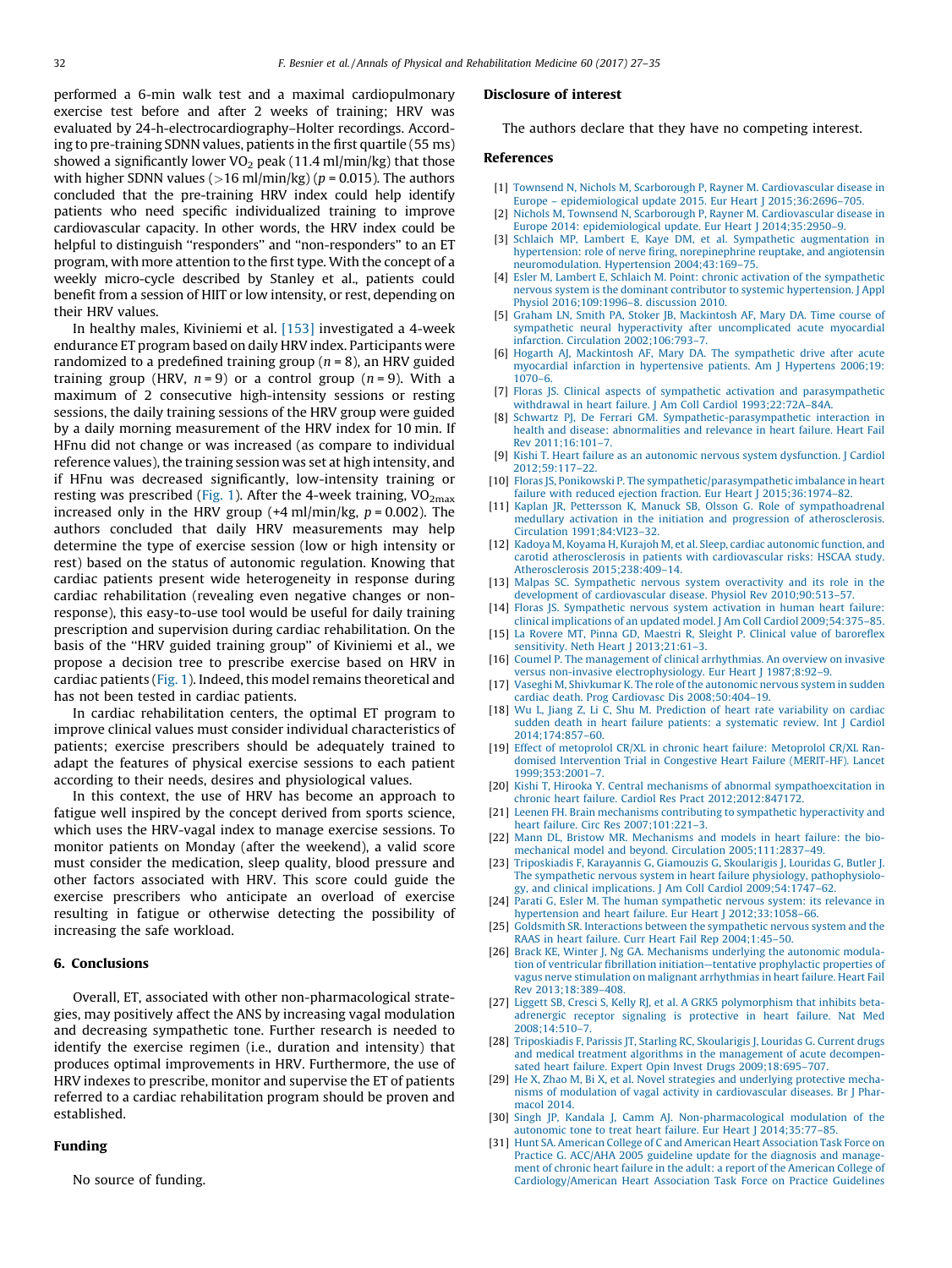<span id="page-6-0"></span>(Writing [Committee](http://refhub.elsevier.com/S1877-0657(16)30081-1/sbref0925) to Update the 2001 Guidelines for the Evaluation and Management of Heart Failure). J Am Coll Cardiol [2005;46:e1–82](http://refhub.elsevier.com/S1877-0657(16)30081-1/sbref0925).

- [32] McMurray JJ, [Adamopoulos](http://refhub.elsevier.com/S1877-0657(16)30081-1/sbref0930) S, Anker SD, et al. ESC Guidelines for the diagnosis and [treatment](http://refhub.elsevier.com/S1877-0657(16)30081-1/sbref0930) of acute and chronic heart failure 2012: The Task Force for the Diagnosis and [Treatment](http://refhub.elsevier.com/S1877-0657(16)30081-1/sbref0930) of Acute and Chronic Heart Failure 2012 of the European Society of Cardiology. Developed in [collaboration](http://refhub.elsevier.com/S1877-0657(16)30081-1/sbref0930) with the Heart Failure Association (HFA) of the ESC. Eur Heart J 2012;33:1787-847.
- [33] Hunt SA, Abraham WT, Chin MH, et al. 2009 focused update [incorporated](http://refhub.elsevier.com/S1877-0657(16)30081-1/sbref0935) into the ACC/AHA 2005 Guidelines for the Diagnosis and [Management](http://refhub.elsevier.com/S1877-0657(16)30081-1/sbref0935) of Heart Failure in Adults: a report of the American College of Cardiology [Foundation/](http://refhub.elsevier.com/S1877-0657(16)30081-1/sbref0935) American Heart [Association](http://refhub.elsevier.com/S1877-0657(16)30081-1/sbref0935) Task Force on Practice Guidelines: developed in [collaboration](http://refhub.elsevier.com/S1877-0657(16)30081-1/sbref0935) with the International Society for Heart and Lung Transplantation. Circulation [2009;119:e391–479.](http://refhub.elsevier.com/S1877-0657(16)30081-1/sbref0935)
- [34] Jessup M, Abraham WT, Casey DE, et al. 2009 focused update: [ACCF/AHA](http://refhub.elsevier.com/S1877-0657(16)30081-1/sbref0940) Guidelines for the Diagnosis and [Management](http://refhub.elsevier.com/S1877-0657(16)30081-1/sbref0940) of Heart Failure in Adults: a report of the American College of Cardiology [Foundation/American](http://refhub.elsevier.com/S1877-0657(16)30081-1/sbref0940) Heart Association Task Force on Practice Guidelines: developed in [collaboration](http://refhub.elsevier.com/S1877-0657(16)30081-1/sbref0940) with the International Society for Heart and Lung [Transplantation.](http://refhub.elsevier.com/S1877-0657(16)30081-1/sbref0940) Circulation [2009;119:1977–2016](http://refhub.elsevier.com/S1877-0657(16)30081-1/sbref0940).
- [35] Perk J, De Backer G, Gohlke H, et al. European Guidelines on [cardiovascular](http://refhub.elsevier.com/S1877-0657(16)30081-1/sbref0945) disease [prevention](http://refhub.elsevier.com/S1877-0657(16)30081-1/sbref0945) in clinical practice (version 2012). The Fifth Joint Task Force of the European Society of [Cardiology](http://refhub.elsevier.com/S1877-0657(16)30081-1/sbref0945) and Other Societies on Cardiovascular Disease Prevention in Clinical Practice [\(constituted](http://refhub.elsevier.com/S1877-0657(16)30081-1/sbref0945) by representatives of nine societies and by invited experts). Eur Heart J [2012;33:1635–701.](http://refhub.elsevier.com/S1877-0657(16)30081-1/sbref0945)
- [36] Mueller PJ. Exercise training and [sympathetic](http://refhub.elsevier.com/S1877-0657(16)30081-1/sbref0950) nervous system activity: evidence for physical activity [dependent](http://refhub.elsevier.com/S1877-0657(16)30081-1/sbref0950) neural plasticity. Clin Exp Pharmacol Physiol [2007;34:377–84](http://refhub.elsevier.com/S1877-0657(16)30081-1/sbref0950).
- [37] Joyner MJ, Green DJ. Exercise protects the [cardiovascular](http://refhub.elsevier.com/S1877-0657(16)30081-1/sbref0955) system: effects beyond traditional risk factors. J Physiol [2009;587:5551–8](http://refhub.elsevier.com/S1877-0657(16)30081-1/sbref0955).
- [38] Routledge FS, Campbell TS, [McFetridge-Durdle](http://refhub.elsevier.com/S1877-0657(16)30081-1/sbref0960) JA, Bacon SL. Improvements in heart rate variability with exercise therapy. Can J Cardiol 2010;26:303-12.
- [39] Graham LN, Smith PA, Stoker JB, Mackintosh AF, Mary DA. [Sympathetic](http://refhub.elsevier.com/S1877-0657(16)30081-1/sbref0965) neural hyperactivity and its [normalization](http://refhub.elsevier.com/S1877-0657(16)30081-1/sbref0965) following unstable angina and acute myocardial infarction. Clin Sci [2004;106:605–11](http://refhub.elsevier.com/S1877-0657(16)30081-1/sbref0965).
- [40] Hogarth AJ, Graham LN, Mary DA, [Greenwood](http://refhub.elsevier.com/S1877-0657(16)30081-1/sbref0970) JP. Gender differences in sympathetic neural activation following [uncomplicated](http://refhub.elsevier.com/S1877-0657(16)30081-1/sbref0970) acute myocardial infarction. Eur Heart J [2009;30:1764–70](http://refhub.elsevier.com/S1877-0657(16)30081-1/sbref0970).
- [41] Carthy ER. Autonomic dysfunction in essential [hypertension:](http://refhub.elsevier.com/S1877-0657(16)30081-1/sbref0975) a systematic review. Ann Med Surg [2014;3:2–7](http://refhub.elsevier.com/S1877-0657(16)30081-1/sbref0975).
- [42] Grassi G, Colombo M, Seravalle G, Spaziani D, Mancia G. [Dissociation](http://refhub.elsevier.com/S1877-0657(16)30081-1/sbref0980) between muscle and skin sympathetic nerve activity in essential [hypertension,](http://refhub.elsevier.com/S1877-0657(16)30081-1/sbref0980) obesity, and congestive heart failure. Hypertension [1998;31:64–7.](http://refhub.elsevier.com/S1877-0657(16)30081-1/sbref0980)
- [43] van de Borne P, [Montano](http://refhub.elsevier.com/S1877-0657(16)30081-1/sbref0985) N, Pagani M, Oren R, Somers VK, Absence of lowfrequency variability of [sympathetic](http://refhub.elsevier.com/S1877-0657(16)30081-1/sbref0985) nerve activity in severe heart failure. Circulation [1997;95:1449–54](http://refhub.elsevier.com/S1877-0657(16)30081-1/sbref0985).
- [44] Mimura J, Yuasa F, Yuyama R, et al. The effect of [residential](http://refhub.elsevier.com/S1877-0657(16)30081-1/sbref0990) exercise training on baroreflex control of heart rate and [sympathetic](http://refhub.elsevier.com/S1877-0657(16)30081-1/sbref0990) nerve activity in patients with acute myocardial infarction. Chest [2005;127:1108–15.](http://refhub.elsevier.com/S1877-0657(16)30081-1/sbref0990)
- [45] Notarius CF, Millar PJ, Floras JS. Muscle [sympathetic](http://refhub.elsevier.com/S1877-0657(16)30081-1/sbref0995) activity in resting and [exercising](http://refhub.elsevier.com/S1877-0657(16)30081-1/sbref0995) humans with and without heart failure. Appl Physiol Nutr Metab [2015;40:1107–15](http://refhub.elsevier.com/S1877-0657(16)30081-1/sbref0995).
- [46] [Antunes-Correa](http://refhub.elsevier.com/S1877-0657(16)30081-1/sbref1000) LM, Melo RC, Nobre TS, et al. Impact of gender on benefits of exercise training on [sympathetic](http://refhub.elsevier.com/S1877-0657(16)30081-1/sbref1000) nerve activity and muscle blood flow in heart failure. Eur J Heart Fail [2010;12:58–65.](http://refhub.elsevier.com/S1877-0657(16)30081-1/sbref1000)
- [47] [Antunes-Correa](http://refhub.elsevier.com/S1877-0657(16)30081-1/sbref1005) LM, Kanamura BY, Melo RC, et al. Exercise training improves [neurovascular](http://refhub.elsevier.com/S1877-0657(16)30081-1/sbref1005) control and functional capacity in heart failure patients regardless of age. Eur J Prev Cardiol [2012;19:822–9](http://refhub.elsevier.com/S1877-0657(16)30081-1/sbref1005).
- [48] Roveda F, [Middlekauff](http://refhub.elsevier.com/S1877-0657(16)30081-1/sbref1010) HR, Rondon MU, et al. The effects of exercise training on [sympathetic](http://refhub.elsevier.com/S1877-0657(16)30081-1/sbref1010) neural activation in advanced heart failure: a randomized controlled trial. J Am Coll Cardiol [2003;42:854–60](http://refhub.elsevier.com/S1877-0657(16)30081-1/sbref1010).
- [49] Fraga R, Franco FG, Roveda F, et al. Exercise training reduces [sympathetic](http://refhub.elsevier.com/S1877-0657(16)30081-1/sbref1015) nerve activity in heart failure patients treated with [carvedilol.](http://refhub.elsevier.com/S1877-0657(16)30081-1/sbref1015) Eur J Heart Fail [2007;9:630–6.](http://refhub.elsevier.com/S1877-0657(16)30081-1/sbref1015)
- [50] de Mello Franco FG, Santos AC, Rondon MU, et al. Effects of [home-based](http://refhub.elsevier.com/S1877-0657(16)30081-1/sbref1020) exercise training on [neurovascular](http://refhub.elsevier.com/S1877-0657(16)30081-1/sbref1020) control in patients with heart failure. Eur J Heart Fail [2006;8:851–5](http://refhub.elsevier.com/S1877-0657(16)30081-1/sbref1020).
- [51] Martinez DG, Nicolau JC, Lage RL, et al. Effects of [long-term](http://refhub.elsevier.com/S1877-0657(16)30081-1/sbref1025) exercise training on autonomic control in myocardial infarction patients. [Hypertension](http://refhub.elsevier.com/S1877-0657(16)30081-1/sbref1025) [2011;58:1049–56.](http://refhub.elsevier.com/S1877-0657(16)30081-1/sbref1025)
- [52] Task Force of ESC & NASPE. Heart rate variability. Standards of [measurement,](http://refhub.elsevier.com/S1877-0657(16)30081-1/sbref1030) physiological [interpretation,](http://refhub.elsevier.com/S1877-0657(16)30081-1/sbref1030) and clinical use. Task Force of the European Society of [Cardiology](http://refhub.elsevier.com/S1877-0657(16)30081-1/sbref1030) and the North American Society of Pacing and Electrophysiology. Eur Heart J [1996;17:354–81](http://refhub.elsevier.com/S1877-0657(16)30081-1/sbref1030).
- [53] Freeman JV, Dewey FE, Hadley DM, Myers J, Froelicher VF. [Autonomic](http://refhub.elsevier.com/S1877-0657(16)30081-1/sbref1035) nervous system interaction with the [cardiovascular](http://refhub.elsevier.com/S1877-0657(16)30081-1/sbref1035) system during exercise. Prog Cardiovasc Dis [2006;48:342–62.](http://refhub.elsevier.com/S1877-0657(16)30081-1/sbref1035)
- [54] Lahiri MK, [Kannankeril](http://refhub.elsevier.com/S1877-0657(16)30081-1/sbref1040) PJ, Goldberger JJ. Assessment of autonomic function in [cardiovascular](http://refhub.elsevier.com/S1877-0657(16)30081-1/sbref1040) disease: physiological basis and prognostic implications. J Am Coll Cardiol [2008;51:1725–33](http://refhub.elsevier.com/S1877-0657(16)30081-1/sbref1040).
- [55] Nolan J, Batin PD, Andrews R, et al. [Prospective](http://refhub.elsevier.com/S1877-0657(16)30081-1/sbref1045) study of heart rate variability and [mortality](http://refhub.elsevier.com/S1877-0657(16)30081-1/sbref1045) in chronic heart failure: results of the United Kingdom heart failure evaluation and [assessment](http://refhub.elsevier.com/S1877-0657(16)30081-1/sbref1045) of risk trial (UK-heart). Circulation [1998;98:1510–6.](http://refhub.elsevier.com/S1877-0657(16)30081-1/sbref1045)
- [56] Galinier M, Pathak A, Fourcade J, et al. [Depressed](http://refhub.elsevier.com/S1877-0657(16)30081-1/sbref1050) low frequency power of heart rate variability as an [independent](http://refhub.elsevier.com/S1877-0657(16)30081-1/sbref1050) predictor of sudden death in chronic heart failure. Eur Heart J [2000;21:475–82.](http://refhub.elsevier.com/S1877-0657(16)30081-1/sbref1050)
- [57] McMillan DE. [Interpreting](http://refhub.elsevier.com/S1877-0657(16)30081-1/sbref1055) heart rate variability sleep/wake patterns in cardiac patients. J Cardiovasc Nurs [2002;17:69–81.](http://refhub.elsevier.com/S1877-0657(16)30081-1/sbref1055)
- [58] Bilchick KC, Fetics B, Djoukeng R, et al. [Prognostic](http://refhub.elsevier.com/S1877-0657(16)30081-1/sbref1060) value of heart rate variability in chronic [congestive](http://refhub.elsevier.com/S1877-0657(16)30081-1/sbref1060) heart failure (Veterans Affairs' Survival Trial of [Antiarrhythmic](http://refhub.elsevier.com/S1877-0657(16)30081-1/sbref1060) Therapy in Congestive Heart Failure). Am J Cardiol [2002;90:24–8.](http://refhub.elsevier.com/S1877-0657(16)30081-1/sbref1060)
- [59] La Rovere MT, Pinna GD, Hohnloser SH, et al. Baroreflex [sensitivity](http://refhub.elsevier.com/S1877-0657(16)30081-1/sbref1065) and heart rate variability in the identification of patients at risk for [life-threatening](http://refhub.elsevier.com/S1877-0657(16)30081-1/sbref1065) arrhythmias: implications for clinical trials. Circulation [2001;103:2072–7.](http://refhub.elsevier.com/S1877-0657(16)30081-1/sbref1065)
- [60] Kiilavuori K, Toivonen L, Naveri H, Leinonen H. Reversal of [autonomic](http://refhub.elsevier.com/S1877-0657(16)30081-1/sbref1070) [derangements](http://refhub.elsevier.com/S1877-0657(16)30081-1/sbref1070) by physical training in chronic heart failure assessed by heart rate variability. Eur Heart J [1995;16:490–5](http://refhub.elsevier.com/S1877-0657(16)30081-1/sbref1070).
- [61] Malfatto G, Branzi G, Riva B, Sala L, Leonetti G, Facchini M. [Recovery](http://refhub.elsevier.com/S1877-0657(16)30081-1/sbref1075) of cardiac autonomic [responsiveness](http://refhub.elsevier.com/S1877-0657(16)30081-1/sbref1075) with low-intensity physical training in patients with chronic heart failure. Eur J Heart Fail [2002;4:159–66](http://refhub.elsevier.com/S1877-0657(16)30081-1/sbref1075).
- [62] Selig SE, Carey MF, Menzies DG, et al. [Moderate-intensity](http://refhub.elsevier.com/S1877-0657(16)30081-1/sbref1080) resistance exercise training in patients with chronic heart failure [improves](http://refhub.elsevier.com/S1877-0657(16)30081-1/sbref1080) strength, [endurance,](http://refhub.elsevier.com/S1877-0657(16)30081-1/sbref1080) heart rate variability, and forearm blood flow. J Card Fail [2004;10:21–30.](http://refhub.elsevier.com/S1877-0657(16)30081-1/sbref1080)
- [63] Larsen AI, Gjesdal K, Hall C, Aukrust P, Aarsland T, [Dickstein](http://refhub.elsevier.com/S1877-0657(16)30081-1/sbref1085) K. Effect of exercise training in patients with heart failure: a pilot study on [autonomic](http://refhub.elsevier.com/S1877-0657(16)30081-1/sbref1085) balance assessed by heart rate variability. Eur J [Cardiovasc](http://refhub.elsevier.com/S1877-0657(16)30081-1/sbref1085) Prev Rehabil [2004;11:162–7.](http://refhub.elsevier.com/S1877-0657(16)30081-1/sbref1085)
- [64] Murad K, Brubaker PH, [Fitzgerald](http://refhub.elsevier.com/S1877-0657(16)30081-1/sbref1090) DM, et al. Exercise training improves heart rate variability in older patients with heart failure: a [randomized,](http://refhub.elsevier.com/S1877-0657(16)30081-1/sbref1090) controlled, single-blinded trial. Congest Heart Fail [2012;18:192–7](http://refhub.elsevier.com/S1877-0657(16)30081-1/sbref1090).
- [65] Iellamo F, Manzi V, Caminiti G, et al. [Dose–response](http://refhub.elsevier.com/S1877-0657(16)30081-1/sbref1095) relationship of baroreflex sensitivity and heart rate variability to [individually-tailored](http://refhub.elsevier.com/S1877-0657(16)30081-1/sbref1095) exercise training in patients with heart failure. Int J Cardiol 2013;166:334-9.
- [66] Duru F, Candinas R, Dziekan G, [Goebbels](http://refhub.elsevier.com/S1877-0657(16)30081-1/sbref1100) U, Myers J, Dubach P. Effect of exercise training on heart rate variability in patients with [new-onset](http://refhub.elsevier.com/S1877-0657(16)30081-1/sbref1100) left ventricular [dysfunction](http://refhub.elsevier.com/S1877-0657(16)30081-1/sbref1100) after myocardial infarction. Am Heart J 2000;140: [157–61.](http://refhub.elsevier.com/S1877-0657(16)30081-1/sbref1100)
- [67] La Rovere MT, Mortara A, Sandrone G, Lombardi F. [Autonomic](http://refhub.elsevier.com/S1877-0657(16)30081-1/sbref1105) nervous system adaptations to short-term exercise training. Chest [1992;101:299S–](http://refhub.elsevier.com/S1877-0657(16)30081-1/sbref1105) [303S.](http://refhub.elsevier.com/S1877-0657(16)30081-1/sbref1105)
- [68] [Santos-Hiss](http://refhub.elsevier.com/S1877-0657(16)30081-1/sbref1110) MD, Melo RC, Neves VR, et al. Effects of progressive exercise during phase I cardiac [rehabilitation](http://refhub.elsevier.com/S1877-0657(16)30081-1/sbref1110) on the heart rate variability of patients with acute myocardial infarction. Disabil Rehabil [2011;33:835–42](http://refhub.elsevier.com/S1877-0657(16)30081-1/sbref1110).
- [69] Holstein GR, Martinelli GP, Friedrich VL. Anatomical [observations](http://refhub.elsevier.com/S1877-0657(16)30081-1/sbref1115) of the caudal [vestibulo-sympathetic](http://refhub.elsevier.com/S1877-0657(16)30081-1/sbref1115) pathway. J Vestib Res Equilib Orientat [2011;21:49–62.](http://refhub.elsevier.com/S1877-0657(16)30081-1/sbref1115)
- [70] Biaggioni I, Whetsell WO, Jobe J, Nadeau JH. [Baroreflex](http://refhub.elsevier.com/S1877-0657(16)30081-1/sbref1120) failure in a patient with central nervous system lesions [involving](http://refhub.elsevier.com/S1877-0657(16)30081-1/sbref1120) the nucleus tractus solitarii. Hypertension [1994;23:491–5](http://refhub.elsevier.com/S1877-0657(16)30081-1/sbref1120).
- [71] Yamazaki F, Tsutsui Y, Endo Y, Sagawa S, Shiraki K. [Baroreflex](http://refhub.elsevier.com/S1877-0657(16)30081-1/sbref1125) control of the heart rate during central [hypovolemic](http://refhub.elsevier.com/S1877-0657(16)30081-1/sbref1125) stress in young and elderly men. J UOEH [2004;26:179–92](http://refhub.elsevier.com/S1877-0657(16)30081-1/sbref1125).
- [72] Eckberg DL, Drabinsky M, Braunwald E. Defective cardiac [parasympathetic](http://refhub.elsevier.com/S1877-0657(16)30081-1/sbref1130) control in patients with heart disease. N Engl J Med [1971;285:877–83](http://refhub.elsevier.com/S1877-0657(16)30081-1/sbref1130).
- [73] Zucker IH, Wang W. Modulation of baroreflex and [baroreceptor](http://refhub.elsevier.com/S1877-0657(16)30081-1/sbref1135) function in experimental heart failure. Basic Res Cardiol [1991;86\(Suppl](http://refhub.elsevier.com/S1877-0657(16)30081-1/sbref1135) 3):133–48.
- [74] La Rovere MT, Maestri R, Robbi E, et al. [Comparison](http://refhub.elsevier.com/S1877-0657(16)30081-1/sbref1140) of the prognostic values of invasive and noninvasive [assessments](http://refhub.elsevier.com/S1877-0657(16)30081-1/sbref1140) of baroreflex sensitivity in heart failure. J Hypertens [2011;29:1546–52](http://refhub.elsevier.com/S1877-0657(16)30081-1/sbref1140).
- [75] Zucker IH, Patel KP, Schultz HD. [Neurohumoral](http://refhub.elsevier.com/S1877-0657(16)30081-1/sbref1145) stimulation. Heart Fail Clin [2012;8:87–99.](http://refhub.elsevier.com/S1877-0657(16)30081-1/sbref1145)
- [76] La [Rovere](http://refhub.elsevier.com/S1877-0657(16)30081-1/sbref1150) MT, Bigger Jr JT, Marcus FI, Mortara A, Schwartz PJ. [Baroreflex](http://refhub.elsevier.com/S1877-0657(16)30081-1/sbref1150) sensitivity and heart-rate variability in [prediction](http://refhub.elsevier.com/S1877-0657(16)30081-1/sbref1150) of total cardiac mortality after myocardial infarction. ATRAMI [\(Autonomic](http://refhub.elsevier.com/S1877-0657(16)30081-1/sbref1150) Tone and Reflexes After Myocardial Infarction) Investigators. Lancet [1998;351:478–84.](http://refhub.elsevier.com/S1877-0657(16)30081-1/sbref1150)
- [77] Wang W, Chen JS, Zucker IH. Carotid sinus [baroreceptor](http://refhub.elsevier.com/S1877-0657(16)30081-1/sbref1155) sensitivity in experimental heart failure. Circulation [1990;81:1959–66](http://refhub.elsevier.com/S1877-0657(16)30081-1/sbref1155).
- [78] Wang W, Chen JS, Zucker IH. Carotid sinus [baroreceptor](http://refhub.elsevier.com/S1877-0657(16)30081-1/sbref1160) reflex in dogs with experimental heart failure. Circ Res [1991;68:1294–301](http://refhub.elsevier.com/S1877-0657(16)30081-1/sbref1160).
- [79] Wang W, Chen JS, Zucker IH. [Postexcitatory](http://refhub.elsevier.com/S1877-0657(16)30081-1/sbref1165) depression of baroreceptors in dogs with experimental heart failure. Am J Physiol [1991;260:H1160–5](http://refhub.elsevier.com/S1877-0657(16)30081-1/sbref1165).
- [80] Tu H, Zhang L, Tran TP, [Muelleman](http://refhub.elsevier.com/S1877-0657(16)30081-1/sbref1170) RL, Li YL. Reduced expression and activation of [voltage-gated](http://refhub.elsevier.com/S1877-0657(16)30081-1/sbref1170) sodium channels contributes to blunted baroreflex sensitivity in heart failure rats. J Neurosci Res [2010;88:3337–49.](http://refhub.elsevier.com/S1877-0657(16)30081-1/sbref1170)
- [81] Wang W, McClain JM, Zucker IH. Aldosterone reduces [baroreceptor](http://refhub.elsevier.com/S1877-0657(16)30081-1/sbref1175) discharge in the dog. Hypertension [1992;19:270–7.](http://refhub.elsevier.com/S1877-0657(16)30081-1/sbref1175)
- [82] Zucker IH, Liu JL. [Angiotensin](http://refhub.elsevier.com/S1877-0657(16)30081-1/sbref1180) II–nitric oxide interactions in the control of sympathetic outflow in heart failure. Heart Fail Rev [2000;5:27–43](http://refhub.elsevier.com/S1877-0657(16)30081-1/sbref1180).
- [83] Zucker IH, Wang W, Brandle M, Schultz HD, Patel KP. Neural [regulation](http://refhub.elsevier.com/S1877-0657(16)30081-1/sbref1185) of [sympathetic](http://refhub.elsevier.com/S1877-0657(16)30081-1/sbref1185) nerve activity in heart failure. Prog Cardiovasc Dis 1995;37: [397–414.](http://refhub.elsevier.com/S1877-0657(16)30081-1/sbref1185)
- [84] Mousa TM, Liu D, Cornish KG, Zucker IH. Exercise training [enhances](http://refhub.elsevier.com/S1877-0657(16)30081-1/sbref1190) baroreflex sensitivity by an angiotensin [II-dependent](http://refhub.elsevier.com/S1877-0657(16)30081-1/sbref1190) mechanism in chronic heart failure. J Appl Physiol [2008;104:616–24](http://refhub.elsevier.com/S1877-0657(16)30081-1/sbref1190).
- [85] Liu JL, [Kulakofsky](http://refhub.elsevier.com/S1877-0657(16)30081-1/sbref1195) J, Zucker IH. Exercise training enhances baroreflex control of heart rate by a vagal [mechanism](http://refhub.elsevier.com/S1877-0657(16)30081-1/sbref1195) in rabbits with heart failure. J Appl Physiol [2002;92:2403–8.](http://refhub.elsevier.com/S1877-0657(16)30081-1/sbref1195)
- [86] Rondon E, [Brasileiro-Santos](http://refhub.elsevier.com/S1877-0657(16)30081-1/sbref1200) MS, Moreira ED, et al. Exercise training improves aortic depressor nerve sensitivity in rats with [ischemia-induced](http://refhub.elsevier.com/S1877-0657(16)30081-1/sbref1200) heart failure. Am J Physiol Heart Circ Physiol [2006;291:H2801–6](http://refhub.elsevier.com/S1877-0657(16)30081-1/sbref1200).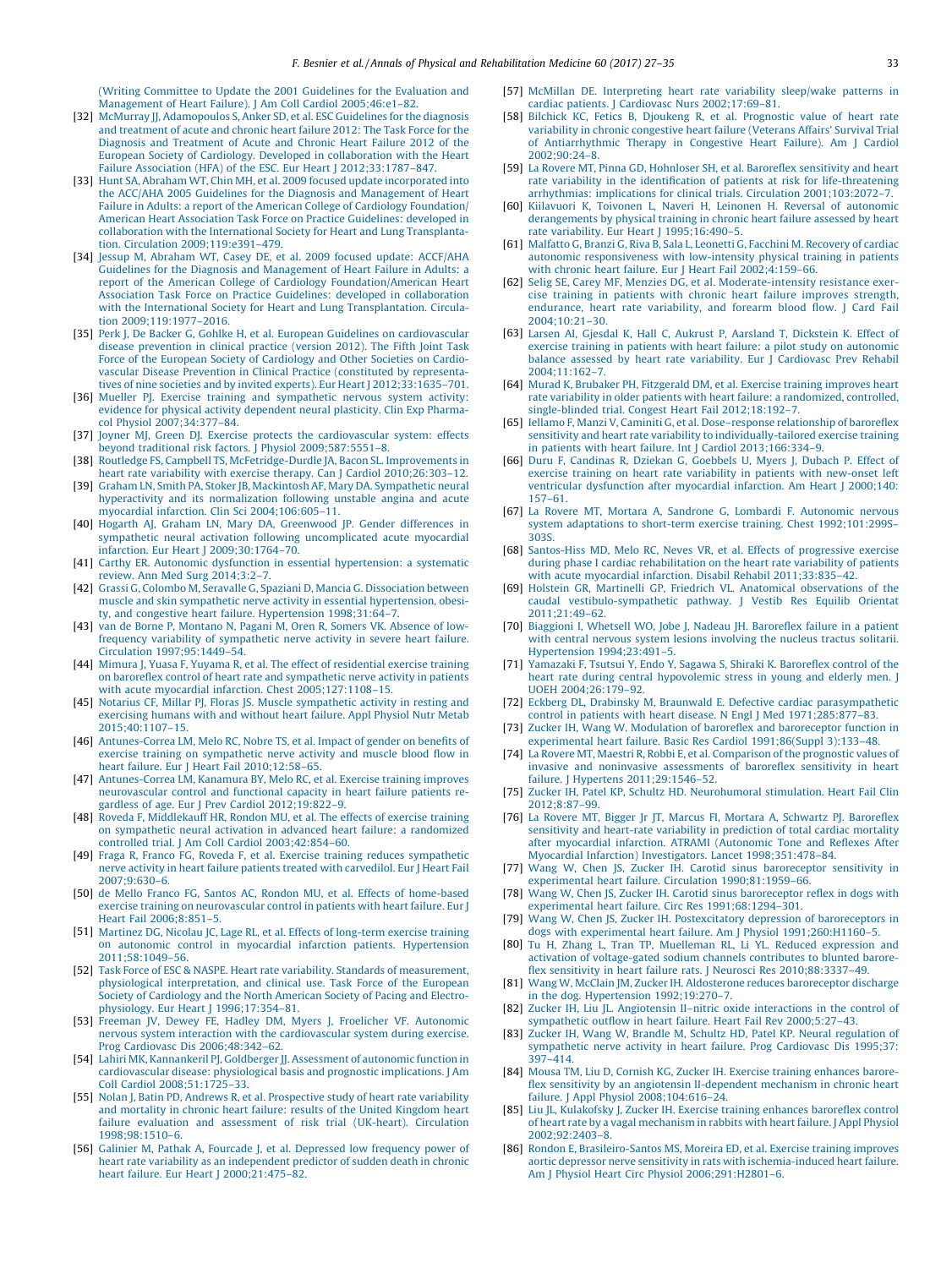- <span id="page-7-0"></span>[87] Pietila M, [Malminiemi](http://refhub.elsevier.com/S1877-0657(16)30081-1/sbref1205) K, Vesalainen R, et al. Exercise training in chronic heart failure: beneficial effects on cardiac [\(11\)C-hydroxyephedrine](http://refhub.elsevier.com/S1877-0657(16)30081-1/sbref1205) PET, autonomic nervous control, and ventricular repolarization. J Nucl Med [2002;43:773–9](http://refhub.elsevier.com/S1877-0657(16)30081-1/sbref1205).
- [88] Groehs RV, Toschi-Dias E, [Antunes-Correa](http://refhub.elsevier.com/S1877-0657(16)30081-1/sbref1210) LM, et al. Exercise training prevents the [deterioration](http://refhub.elsevier.com/S1877-0657(16)30081-1/sbref1210) in the arterial baroreflex control of sympathetic nerve activity in chronic heart failure. Am J Physiol Heart Circ Physiol 2015. ajpheart [00723](http://refhub.elsevier.com/S1877-0657(16)30081-1/sbref1210) 2014.
- [89] Groehs RV, Toschi-Dias E, [Antunes-Correa](http://refhub.elsevier.com/S1877-0657(16)30081-1/sbref1215) LM, et al. Exercise training prevents the [deterioration](http://refhub.elsevier.com/S1877-0657(16)30081-1/sbref1215) in the arterial baroreflex control of sympathetic nerve activity in chronic heart failure [patients.](http://refhub.elsevier.com/S1877-0657(16)30081-1/sbref1215) Am J Physiol Heart Circ Physiol [2015;308:H1096–102](http://refhub.elsevier.com/S1877-0657(16)30081-1/sbref1215).
- [90] Lechat P, Hulot JS, Escolano S, et al. Heart rate and cardiac rhythm [relations](http://refhub.elsevier.com/S1877-0657(16)30081-1/sbref1220)hips with [bisoprolol](http://refhub.elsevier.com/S1877-0657(16)30081-1/sbref1220) benefit in chronic heart failure in CIBIS II Trial. Circulation [2001;103:1428–33.](http://refhub.elsevier.com/S1877-0657(16)30081-1/sbref1220)
- [91] Jouven X, Empana JP, Schwartz PJ, Desnos M, Courbon D, [Ducimetiere](http://refhub.elsevier.com/S1877-0657(16)30081-1/sbref1225) P. [Heart-rate](http://refhub.elsevier.com/S1877-0657(16)30081-1/sbref1225) profile during exercise as a predictor of sudden death. N Engl J Med [2005;352:1951–8.](http://refhub.elsevier.com/S1877-0657(16)30081-1/sbref1225)
- [92] Cook S, Togni M, Schaub MC, [Wenaweser](http://refhub.elsevier.com/S1877-0657(16)30081-1/sbref1230) P, Hess OM. High heart rate: a cardiovascular risk factor? Eur Heart J [2006;27:2387–93.](http://refhub.elsevier.com/S1877-0657(16)30081-1/sbref1230)
- [93] Fox K, Borer JS, Camm AJ, et al. Resting heart rate in [cardiovascular](http://refhub.elsevier.com/S1877-0657(16)30081-1/sbref1235) disease. J Am Coll Cardiol [2007;50:823–30](http://refhub.elsevier.com/S1877-0657(16)30081-1/sbref1235).
- [94] Hjalmarson A. Significance of reduction in heart rate in [cardiovascular](http://refhub.elsevier.com/S1877-0657(16)30081-1/sbref1240) disease. Clin Cardiol [1998;21:II3–7.](http://refhub.elsevier.com/S1877-0657(16)30081-1/sbref1240)
- [95] Fosbol EL, Seibaek M, Brendorp B, et al. Long-term prognostic [importance](http://refhub.elsevier.com/S1877-0657(16)30081-1/sbref1245) of resting heart rate in patients with left ventricular [dysfunction](http://refhub.elsevier.com/S1877-0657(16)30081-1/sbref1245) in connection with either heart failure or [myocardial](http://refhub.elsevier.com/S1877-0657(16)30081-1/sbref1245) infarction: the DIAMOND study. Int J Cardiol [2010;140:279–86.](http://refhub.elsevier.com/S1877-0657(16)30081-1/sbref1245)
- [96] Bohm M, Reil JC, [Deedwania](http://refhub.elsevier.com/S1877-0657(16)30081-1/sbref1250) P, Kim JB, Borer JS. Resting heart rate: risk indicator and emerging risk factor in [cardiovascular](http://refhub.elsevier.com/S1877-0657(16)30081-1/sbref1250) disease. Am J Med [2015;128:219–28.](http://refhub.elsevier.com/S1877-0657(16)30081-1/sbref1250)
- [97] Caetano J, Delgado Alves J, Heart rate and [cardiovascular](http://refhub.elsevier.com/S1877-0657(16)30081-1/sbref1255) protection. Eur J [Intern](http://refhub.elsevier.com/S1877-0657(16)30081-1/sbref1255) Med 2015.
- [98] Khan H, Kunutsor S, [Kalogeropoulos](http://refhub.elsevier.com/S1877-0657(16)30081-1/sbref1260) AP, et al. Resting heart rate and risk of incident heart failure: three [prospective](http://refhub.elsevier.com/S1877-0657(16)30081-1/sbref1260) cohort studies and a systematic meta-analysis. J Am Heart Assoc [2015;4:e001364.](http://refhub.elsevier.com/S1877-0657(16)30081-1/sbref1260)
- [99] Dobre D, van Veldhuisen DJ, DeJongste MJ, et al. Prescription of [beta-blockers](http://refhub.elsevier.com/S1877-0657(16)30081-1/sbref1265) in patients with advanced heart failure and preserved left [ventricular](http://refhub.elsevier.com/S1877-0657(16)30081-1/sbref1265) ejection fraction. Clinical implications and survival. Eur J Heart Fail [2007;9:280–6](http://refhub.elsevier.com/S1877-0657(16)30081-1/sbref1265).
- [100] Cucherat M. [Quantitative](http://refhub.elsevier.com/S1877-0657(16)30081-1/sbref1270) relationship between resting heart rate reduction and magnitude of clinical benefits in [post-myocardial](http://refhub.elsevier.com/S1877-0657(16)30081-1/sbref1270) infarction: a metaregression of randomized clinical trials. Eur Heart J [2007;28:3012–9.](http://refhub.elsevier.com/S1877-0657(16)30081-1/sbref1270)
- [101] Adams BJ, Carr JG, Ozonoff A, Lauer MS, Balady GJ. Effect of [exercise](http://refhub.elsevier.com/S1877-0657(16)30081-1/sbref1275) training in supervised cardiac [rehabilitation](http://refhub.elsevier.com/S1877-0657(16)30081-1/sbref1275) programs on prognostic variables from the exercise tolerance test. Am J Cardiol [2008;101:1403–7](http://refhub.elsevier.com/S1877-0657(16)30081-1/sbref1275).
- [102] Tabet JY, Meurin P, Driss AB, et al. Benefits of [exercise](http://refhub.elsevier.com/S1877-0657(16)30081-1/sbref1280) training in chronic heart failure. Arch Cardiovasc Dis [2009;102:721–30.](http://refhub.elsevier.com/S1877-0657(16)30081-1/sbref1280)
- [103] Rengo G, Pagano G, Parisi V, et al. Changes of plasma [norepinephrine](http://refhub.elsevier.com/S1877-0657(16)30081-1/sbref1285) and serum [N-terminal](http://refhub.elsevier.com/S1877-0657(16)30081-1/sbref1285) pro-brain natriuretic peptide after exercise training predict survival in patients with heart failure. Int J Cardiol [2014;171:384–9](http://refhub.elsevier.com/S1877-0657(16)30081-1/sbref1285).
- [104] Myers J, Hadley D, Oswald U, et al. Effects of [exercise](http://refhub.elsevier.com/S1877-0657(16)30081-1/sbref1290) training on heart rate recovery in patients with chronic heart failure. Am Heart J [2007;153:1056–63](http://refhub.elsevier.com/S1877-0657(16)30081-1/sbref1290).
- [105] Pierpont GL, Stolpman DR, Gornick CC. Heart rate recovery [post-exercise](http://refhub.elsevier.com/S1877-0657(16)30081-1/sbref1295) as an index of [parasympathetic](http://refhub.elsevier.com/S1877-0657(16)30081-1/sbref1295) activity. J Auton Nerv Syst 2000;80:169–74.
- [106] Watanabe J, [Thamilarasan](http://refhub.elsevier.com/S1877-0657(16)30081-1/sbref1300) M, Blackstone EH, Thomas JD, Lauer MS. Heart rate recovery [immediately](http://refhub.elsevier.com/S1877-0657(16)30081-1/sbref1300) after treadmill exercise and left ventricular systolic dysfunction as predictors of mortality: the case of stress [echocardiography.](http://refhub.elsevier.com/S1877-0657(16)30081-1/sbref1300) Circulation [2001;104:1911–6.](http://refhub.elsevier.com/S1877-0657(16)30081-1/sbref1300)
- [107] Arena R, Guazzi M, Myers J, Peberdy MA. [Prognostic](http://refhub.elsevier.com/S1877-0657(16)30081-1/sbref1305) value of heart rate recovery in patients with heart failure. Am Heart J [2006;151:851.](http://refhub.elsevier.com/S1877-0657(16)30081-1/sbref1305) e7–13.
- [108] Cole CR, [Blackstone](http://refhub.elsevier.com/S1877-0657(16)30081-1/sbref1310) EH, Pashkow FJ, Snader CE, Lauer MS. Heart-rate recovery [immediately](http://refhub.elsevier.com/S1877-0657(16)30081-1/sbref1310) after exercise as a predictor of mortality. N Engl J Med [1999;341:1351–7](http://refhub.elsevier.com/S1877-0657(16)30081-1/sbref1310).
- [109] Nishime EO, Cole CR, [Blackstone](http://refhub.elsevier.com/S1877-0657(16)30081-1/sbref1315) EH, Pashkow FJ, Lauer MS. Heart rate recovery and treadmill exercise score as [predictors](http://refhub.elsevier.com/S1877-0657(16)30081-1/sbref1315) of mortality in patients referred for exercise ECG. JAMA [2000;284:1392–8](http://refhub.elsevier.com/S1877-0657(16)30081-1/sbref1315).
- [110] Imai K, Sato H, Hori M, et al. Vagally [mediated](http://refhub.elsevier.com/S1877-0657(16)30081-1/sbref1320) heart rate recovery after exercise is [accelerated](http://refhub.elsevier.com/S1877-0657(16)30081-1/sbref1320) in athletes but blunted in patients with chronic heart failure. J Am Coll Cardiol [1994;24:1529–35.](http://refhub.elsevier.com/S1877-0657(16)30081-1/sbref1320)
- [111] Racine N, Blanchet M, [Ducharme](http://refhub.elsevier.com/S1877-0657(16)30081-1/sbref1325) A, et al. Decreased heart rate recovery after exercise in patients with congestive heart failure: effect of [beta-blocker](http://refhub.elsevier.com/S1877-0657(16)30081-1/sbref1325) therapy. J Card Fail [2003;9:296–302](http://refhub.elsevier.com/S1877-0657(16)30081-1/sbref1325).
- [112] Dimopoulos S, [Anastasiou-Nana](http://refhub.elsevier.com/S1877-0657(16)30081-1/sbref1330) M, Sakellariou D, et al. Effects of exercise [rehabilitation](http://refhub.elsevier.com/S1877-0657(16)30081-1/sbref1330) program on heart rate recovery in patients with chronic heart failure. Eur J Cardiovasc Prev Rehabil [2006;13:67–73.](http://refhub.elsevier.com/S1877-0657(16)30081-1/sbref1330)
- [113] Kligfield P, [McCormick](http://refhub.elsevier.com/S1877-0657(16)30081-1/sbref1335) A, Chai A, Jacobson A, Feuerstadt P, Hao SC. Effect of age and gender on heart rate recovery after [submaximal](http://refhub.elsevier.com/S1877-0657(16)30081-1/sbref1335) exercise during cardiac [rehabilitation](http://refhub.elsevier.com/S1877-0657(16)30081-1/sbref1335) in patients with angina pectoris, recent acute myocardial infarction, or coronary bypass surgery. Am J Cardiol [2003;92:600–3](http://refhub.elsevier.com/S1877-0657(16)30081-1/sbref1335).
- [114] Giallauria F, De Lorenzo A, Pilerci F, et al. [Long-term](http://refhub.elsevier.com/S1877-0657(16)30081-1/sbref1340) effects of cardiac [rehabilitation](http://refhub.elsevier.com/S1877-0657(16)30081-1/sbref1340) on end-exercise heart rate recovery after myocardial infarction. Eur J Cardiovasc Prev Rehabil [2006;13:544–50](http://refhub.elsevier.com/S1877-0657(16)30081-1/sbref1340).
- [115] Duarte A, Soares PP, [Pescatello](http://refhub.elsevier.com/S1877-0657(16)30081-1/sbref1345) L, Farinatti P. Aerobic training improves vagal
- [reactivation](http://refhub.elsevier.com/S1877-0657(16)30081-1/sbref1345) regardless of resting vagal control. Med Sci Sports Exerc 2014. [116] Kiilavuori K, Naveri H, Leinonen H, [Harkonen](http://refhub.elsevier.com/S1877-0657(16)30081-1/sbref1350) M. The effect of physical training on hormonal status and [exertional](http://refhub.elsevier.com/S1877-0657(16)30081-1/sbref1350) hormonal response in patients with chronic congestive heart failure. Eur Heart J 1999;20:456-64.
- [117] Patel KP, Zheng H. Central neural control of [sympathetic](http://refhub.elsevier.com/S1877-0657(16)30081-1/sbref1355) nerve activity in heart failure [following](http://refhub.elsevier.com/S1877-0657(16)30081-1/sbref1355) exercise training. Am J Physiol Heart Circ Physiol [2012;302:H527–37](http://refhub.elsevier.com/S1877-0657(16)30081-1/sbref1355).
- [118] Haack KK, Zucker IH. Central mechanisms for exercise [training-induced](http://refhub.elsevier.com/S1877-0657(16)30081-1/sbref1360) reduction in [sympatho-excitation](http://refhub.elsevier.com/S1877-0657(16)30081-1/sbref1360) in chronic heart failure. Auton Neurosci Basic Clin [2015;188:44–50](http://refhub.elsevier.com/S1877-0657(16)30081-1/sbref1360).
- [119] Zheng H, Li YF, Cornish KG, Zucker IH, Patel KP. Exercise training [improves](http://refhub.elsevier.com/S1877-0657(16)30081-1/sbref1365) endogenous nitric oxide mechanisms within the [paraventricular](http://refhub.elsevier.com/S1877-0657(16)30081-1/sbref1365) nucleus in rats with heart failure. Am J Physiol Heart Circ Physiol [2005;288:](http://refhub.elsevier.com/S1877-0657(16)30081-1/sbref1365) [H2332–41](http://refhub.elsevier.com/S1877-0657(16)30081-1/sbref1365).
- [120] Kar S, Gao L, Zucker IH. Exercise training [normalizes](http://refhub.elsevier.com/S1877-0657(16)30081-1/sbref1370) ACE and ACE2 in the brain of rabbits with [pacing-induced](http://refhub.elsevier.com/S1877-0657(16)30081-1/sbref1370) heart failure. J Appl Physiol 2010;108: [923–32.](http://refhub.elsevier.com/S1877-0657(16)30081-1/sbref1370)
- [121] Felix JV, Michelini LC. [Training-induced](http://refhub.elsevier.com/S1877-0657(16)30081-1/sbref1375) pressure fall in spontaneously hypertensive rats is associated with reduced [angiotensinogen](http://refhub.elsevier.com/S1877-0657(16)30081-1/sbref1375) mRNA expression within the nucleus tractus solitarii. Hypertension [2007;50:780–5.](http://refhub.elsevier.com/S1877-0657(16)30081-1/sbref1375)
- [122] Piepoli MF, [Conraads](http://refhub.elsevier.com/S1877-0657(16)30081-1/sbref1380) V, Corra U, et al. Exercise training in heart failure: from theory to practice. A consensus document of the Heart Failure [Association](http://refhub.elsevier.com/S1877-0657(16)30081-1/sbref1380) and the European Association for [Cardiovascular](http://refhub.elsevier.com/S1877-0657(16)30081-1/sbref1380) Prevention and Rehabilitation. Eur J Heart Fail [2011;13:347–57.](http://refhub.elsevier.com/S1877-0657(16)30081-1/sbref1380)
- [123] Meyer P, Gayda M, Juneau M, Nigam A. [High-intensity](http://refhub.elsevier.com/S1877-0657(16)30081-1/sbref1385) aerobic interval exercise in chronic heart failure. Curr Heart Fail Rep [2013;10:130–8](http://refhub.elsevier.com/S1877-0657(16)30081-1/sbref1385).
- [124] Arena R, Myers J, Forman DE, Lavie CJ, Guazzi M. Should [high-intensity](http://refhub.elsevier.com/S1877-0657(16)30081-1/sbref1390)aerobic interval training become the clinical [standard](http://refhub.elsevier.com/S1877-0657(16)30081-1/sbref1390) in heart failure? Heart Fail Rev [2013;18:95–105.](http://refhub.elsevier.com/S1877-0657(16)30081-1/sbref1390)
- [125] Balady GJ, Williams MA, Ades PA, et al. Core [components](http://refhub.elsevier.com/S1877-0657(16)30081-1/sbref1395) of cardiac rehabili[tation/secondary](http://refhub.elsevier.com/S1877-0657(16)30081-1/sbref1395) prevention programs: 2007 update: a scientific statement from the American Heart Association Exercise, Cardiac [Rehabilitation,](http://refhub.elsevier.com/S1877-0657(16)30081-1/sbref1395) and Prevention [Committee,](http://refhub.elsevier.com/S1877-0657(16)30081-1/sbref1395) the Council on Clinical Cardiology; the Councils on [Cardiovascular](http://refhub.elsevier.com/S1877-0657(16)30081-1/sbref1395) Nursing, Epidemiology and Prevention, and Nutrition, Physical Activity, and Metabolism; and the American Association of [Cardiovascu](http://refhub.elsevier.com/S1877-0657(16)30081-1/sbref1395)lar and Pulmonary Rehabilitation. Circulation [2007;115:2675–82](http://refhub.elsevier.com/S1877-0657(16)30081-1/sbref1395).
- [126] Wisloff U, Stoylen A, Loennechen JP, et al. Superior [cardiovascular](http://refhub.elsevier.com/S1877-0657(16)30081-1/sbref1400) effect of aerobic interval training versus moderate [continuous](http://refhub.elsevier.com/S1877-0657(16)30081-1/sbref1400) training in heart failure patients: a randomized study. Circulation [2007;115:3086–94.](http://refhub.elsevier.com/S1877-0657(16)30081-1/sbref1400)
- [127] Freyssin C, [Verkindt](http://refhub.elsevier.com/S1877-0657(16)30081-1/sbref1405) C, Prieur F, Benaich P, Maunier S, Blanc P. Cardiac rehabilitation in chronic heart failure: effect of an 8-week, [high-intensity](http://refhub.elsevier.com/S1877-0657(16)30081-1/sbref1405) interval training versus [continuous](http://refhub.elsevier.com/S1877-0657(16)30081-1/sbref1405) training. Arch Phys Med Rehabil [2012;93:1359–64](http://refhub.elsevier.com/S1877-0657(16)30081-1/sbref1405).
- [128] [Haykowsky](http://refhub.elsevier.com/S1877-0657(16)30081-1/sbref1410) MJ, Timmons MP, Kruger C, McNeely M, Taylor DA, Clark AM. [Meta-analysis](http://refhub.elsevier.com/S1877-0657(16)30081-1/sbref1410) of aerobic interval training on exercise capacity and systolic function in patients with heart failure and reduced ejection [fractions.](http://refhub.elsevier.com/S1877-0657(16)30081-1/sbref1410) Am J Cardiol [2013;111:1466–9](http://refhub.elsevier.com/S1877-0657(16)30081-1/sbref1410).
- [129] Gayda M, Ribeiro PA, Juneau M, Nigam A. Comparison of different forms of exercise training in cardiac patients: where does high-intensity interval training fit? Can J Cardiol 2016[.](http://dx.doi.org/10.1016/jcjca201601017) [http://dx.doi.org/10.1016/jcjca201601017.](http://dx.doi.org/10.1016/jcjca201601017)
- [130] Guiraud T, Labrunee M, [Gaucher-Cazalis](http://refhub.elsevier.com/S1877-0657(16)30081-1/sbref1420) K, et al. High-intensity interval exercise improves vagal tone and decreases [arrhythmias](http://refhub.elsevier.com/S1877-0657(16)30081-1/sbref1420) in chronic heart failure. Med Sci Sports Exerc [2013;45:1861–7](http://refhub.elsevier.com/S1877-0657(16)30081-1/sbref1420).
- [131] Guiraud T, Nigam A, [Gremeaux](http://refhub.elsevier.com/S1877-0657(16)30081-1/sbref1425) V, Meyer P, Juneau M, Bosquet L. Highintensity interval training in cardiac [rehabilitation.](http://refhub.elsevier.com/S1877-0657(16)30081-1/sbref1425) Sports Med 2012;42: [587–605](http://refhub.elsevier.com/S1877-0657(16)30081-1/sbref1425).
- [132] Guiraud T, Nigam A, Juneau M, Meyer P, Gayda M, Bosquet L. Acute [responses](http://refhub.elsevier.com/S1877-0657(16)30081-1/sbref1430) to [high-intensity](http://refhub.elsevier.com/S1877-0657(16)30081-1/sbref1430) intermittent exercise in CHD patients. Med Sci Sports Exerc  $2011:43:211-7$
- [133] Meyer P, Normandin E, Gayda M, et al. [High-intensity](http://refhub.elsevier.com/S1877-0657(16)30081-1/sbref1435) interval exercise in chronic heart failure: protocol optimization. J Card Fail [2012;18:126–33](http://refhub.elsevier.com/S1877-0657(16)30081-1/sbref1435).
- [134] Le VV, Mitiku T, Hadley D, Myers J, Froelicher VF. Rest premature [ventricular](http://refhub.elsevier.com/S1877-0657(16)30081-1/sbref1440) [contractions](http://refhub.elsevier.com/S1877-0657(16)30081-1/sbref1440) on routine ECG and prognosis in heart failure patients. Ann Noninvasive Electrocardiol [2010;15:56–62.](http://refhub.elsevier.com/S1877-0657(16)30081-1/sbref1440)
- [135] Munk PS, Butt N, Larsen AI. [High-intensity](http://refhub.elsevier.com/S1877-0657(16)30081-1/sbref1445) interval exercise training improves heart rate variability in patients following [percutaneous](http://refhub.elsevier.com/S1877-0657(16)30081-1/sbref1445) coronary intervention for angina pectoris. Int J Cardiol [2010;145:312–4.](http://refhub.elsevier.com/S1877-0657(16)30081-1/sbref1445)
- [136] Parpa KM, [Michaelides](http://refhub.elsevier.com/S1877-0657(16)30081-1/sbref1450) MA, Brown BS. Effect of high intensity interval training on heart rate variability in [individuals](http://refhub.elsevier.com/S1877-0657(16)30081-1/sbref1450) with type 2 diabetes. JEPonline 2009 [2009;12:23–9.](http://refhub.elsevier.com/S1877-0657(16)30081-1/sbref1450)
- [137] Currie KD, Rosen LM, Millar PJ, McKelvie RS, [MacDonald](http://refhub.elsevier.com/S1877-0657(16)30081-1/sbref1455) MJ. Heart rate recovery and heart rate variability are [unchanged](http://refhub.elsevier.com/S1877-0657(16)30081-1/sbref1455) in patients with coronary artery disease following 12 weeks of [high-intensity](http://refhub.elsevier.com/S1877-0657(16)30081-1/sbref1455) interval and moderateintensity [endurance](http://refhub.elsevier.com/S1877-0657(16)30081-1/sbref1455) exercise training. Appl Physiol Nutr Metab 2013;38: [644–50.](http://refhub.elsevier.com/S1877-0657(16)30081-1/sbref1455)
- [138] Lehrer PM, Vaschillo E, Vaschillo B. Resonant frequency [biofeedback](http://refhub.elsevier.com/S1877-0657(16)30081-1/sbref1460) training to increase cardiac [variability:](http://refhub.elsevier.com/S1877-0657(16)30081-1/sbref1460) rationale and manual for training. Appl Psychophysiol Biofeedback [2000;25:177–91](http://refhub.elsevier.com/S1877-0657(16)30081-1/sbref1460).
- [139] Lin G, Xiang Q, Fu X, et al. Heart rate variability [biofeedback](http://refhub.elsevier.com/S1877-0657(16)30081-1/sbref1465) decreases blood pressure in [prehypertensive](http://refhub.elsevier.com/S1877-0657(16)30081-1/sbref1465) subjects by improving autonomic function and baroreflex. J Altern Complement Med [2012;18:143–52](http://refhub.elsevier.com/S1877-0657(16)30081-1/sbref1465).
- [140] Ray IB, Menezes AR, Malur P, Hiltbold AE, Reilly JP, Lavie CJ. [Meditation](http://refhub.elsevier.com/S1877-0657(16)30081-1/sbref1470) and coronary heart disease: a review of the current clinical [evidence.](http://refhub.elsevier.com/S1877-0657(16)30081-1/sbref1470) Ochsner J [2014;14:696–703](http://refhub.elsevier.com/S1877-0657(16)30081-1/sbref1470).
- [141] Swanson KS, Gevirtz RN, Brown M, Spira J, Guarneri E, [Stoletniy](http://refhub.elsevier.com/S1877-0657(16)30081-1/sbref1475) L. The effect of biofeedback on function in patients with heart failure. Appl [Psychophysiol](http://refhub.elsevier.com/S1877-0657(16)30081-1/sbref1475) Biofeedback [2009;34:71–91.](http://refhub.elsevier.com/S1877-0657(16)30081-1/sbref1475)
- [142] Bernardi L, Porta C, Spicuzza L, et al. Slow [breathing](http://refhub.elsevier.com/S1877-0657(16)30081-1/sbref1480) increases arterial baroreflex sensitivity in patients with chronic heart failure. [Circulation](http://refhub.elsevier.com/S1877-0657(16)30081-1/sbref1480) [2002;105:143–5](http://refhub.elsevier.com/S1877-0657(16)30081-1/sbref1480).